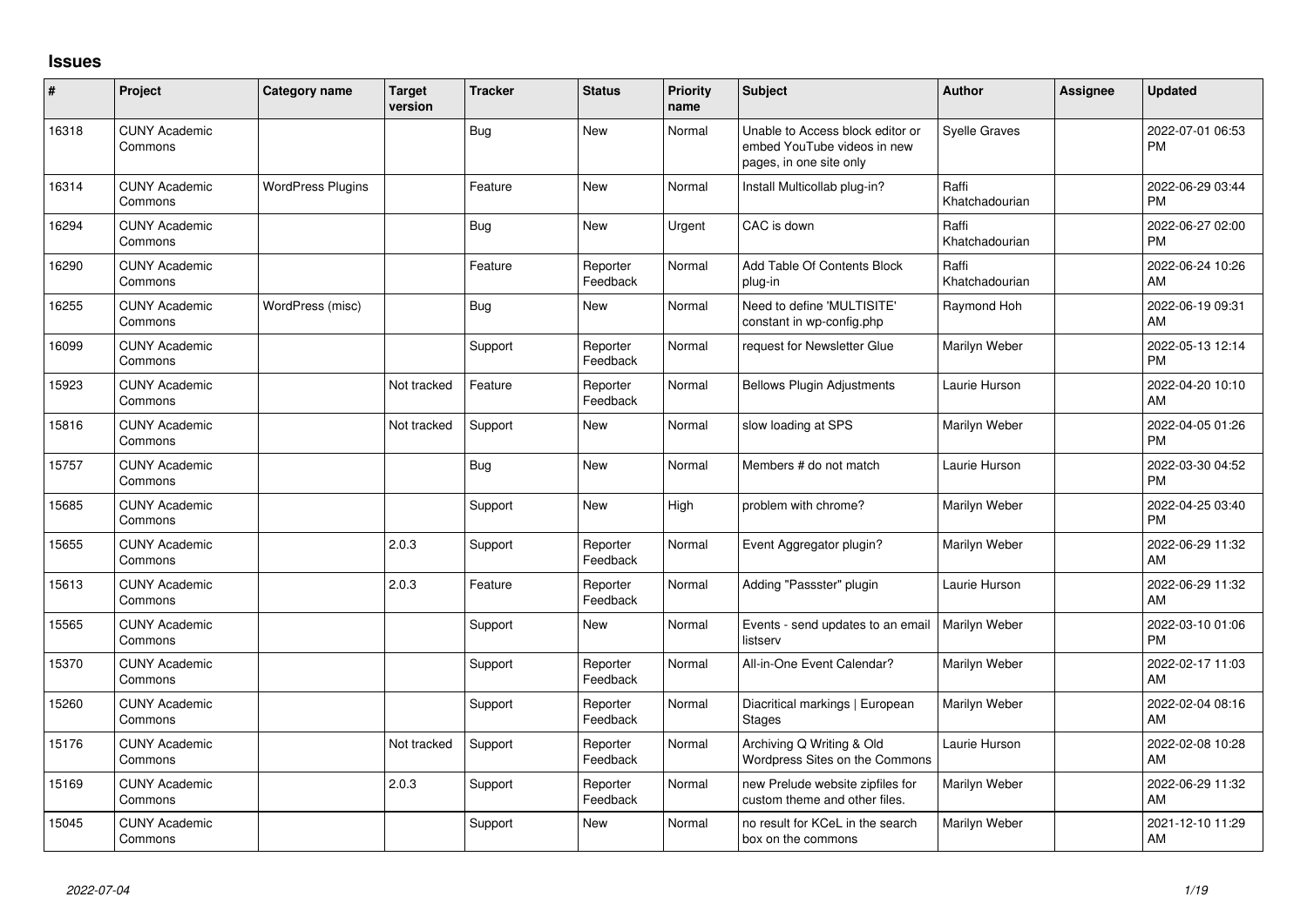| $\#$  | Project                         | <b>Category name</b>     | <b>Target</b><br>version | <b>Tracker</b> | <b>Status</b>        | <b>Priority</b><br>name | <b>Subject</b>                                                       | <b>Author</b>           | <b>Assignee</b> | <b>Updated</b>                |
|-------|---------------------------------|--------------------------|--------------------------|----------------|----------------------|-------------------------|----------------------------------------------------------------------|-------------------------|-----------------|-------------------------------|
| 14940 | <b>CUNY Academic</b><br>Commons |                          |                          | Bug            | <b>New</b>           | Normal                  | Discrepancy between Commons<br>profile "sites" and actual # of sites | Laurie Hurson           |                 | 2021-11-08 11:09<br>AM        |
| 14936 | <b>CUNY Academic</b><br>Commons |                          |                          | <b>Bug</b>     | <b>New</b>           | Normal                  | Commons websites blocked by<br>SPS campus network                    | Laurie Hurson           |                 | 2021-11-03 03:57<br><b>PM</b> |
| 14911 | <b>CUNY Academic</b><br>Commons | <b>WordPress Themes</b>  | Not tracked              | Support        | <b>New</b>           | Normal                  | Twentytwentyone theme                                                | Marilyn Weber           |                 | 2021-10-28 10:37<br>AM        |
| 14900 | <b>CUNY Academic</b><br>Commons |                          | Not tracked              | Support        | Reporter<br>Feedback | Normal                  | previous theme?                                                      | Marilyn Weber           |                 | 2021-10-25 10:31<br>AM        |
| 14842 | <b>CUNY Academic</b><br>Commons |                          | Not tracked              | Support        | Reporter<br>Feedback | Normal                  | Question about widgets and block<br>editor                           | Gina Cherry             |                 | 2021-10-06 03:01<br><b>PM</b> |
| 14792 | <b>CUNY Academic</b><br>Commons |                          |                          | Bug            | <b>New</b>           | Normal                  | Inconsistent email notifications<br>from gravity forms               | Raffi<br>Khatchadourian |                 | 2021-10-04 01:50<br><b>PM</b> |
| 14784 | <b>CUNY Academic</b><br>Commons |                          |                          | Support        | Reporter<br>Feedback | Normal                  | User report of logo problem when<br>using Customizer theme           | Marilyn Weber           |                 | 2021-09-17 10:25<br>AM        |
| 14629 | <b>CUNY Academic</b><br>Commons |                          | Not tracked              | Bug            | Reporter<br>Feedback | Normal                  | Possible Post Order Bug?                                             | <b>Syelle Graves</b>    |                 | 2021-09-14 10:47<br>AM        |
| 14538 | <b>CUNY Academic</b><br>Commons |                          | Not tracked              | Support        | Reporter<br>Feedback | Normal                  | <b>Weebly To Commons</b>                                             | Laurie Hurson           |                 | 2021-09-14 10:47<br>AM        |
| 14398 | <b>CUNY Academic</b><br>Commons |                          | Not tracked              | Support        | Reporter<br>Feedback | Normal                  | Events plug-in notification problem                                  | Marilyn Weber           |                 | 2021-05-11 11:21<br>AM        |
| 14074 | <b>CUNY Academic</b><br>Commons | WordPress (misc)         | Not tracked              | Support        | Reporter<br>Feedback | Normal                  | page password protection problem                                     | Marilyn Weber           |                 | 2021-03-02 11:03<br>AM        |
| 13975 | <b>CUNY Academic</b><br>Commons | Social Paper             | Not tracked              | Support        | Reporter<br>Feedback | Normal                  | can't approve comments on Social<br>Paper paper                      | Marilyn Weber           |                 | 2021-02-12 09:33<br>AM        |
| 13912 | <b>CUNY Academic</b><br>Commons |                          | Not tracked              | Feature        | Hold                 | Low                     | posting "missed schedule"                                            | Marilyn Weber           |                 | 2021-02-23 10:46<br>AM        |
| 13650 | <b>CUNY Academic</b><br>Commons | Group Library            | Future<br>release        | Feature        | <b>New</b>           | Normal                  | Forum Attachments in Group<br>Library                                | Laurie Hurson           |                 | 2021-11-19 12:30<br><b>PM</b> |
| 13255 | <b>CUNY Academic</b><br>Commons |                          | Not tracked              | Support        | Reporter<br>Feedback | Normal                  | Accessibility problems                                               | Marilyn Weber           |                 | 2020-09-01 05:48<br><b>PM</b> |
| 13048 | <b>CUNY Academic</b><br>Commons | Shortcodes and<br>embeds | Future<br>release        | Feature        | New                  | Normal                  | Jupyter Notebooks support                                            | Boone Gorges            |                 | 2020-07-14 11:46<br><b>AM</b> |
| 13034 | <b>CUNY Academic</b><br>Commons |                          | Not tracked              | Support        | Reporter<br>Feedback | Normal                  | a site is asking people to join the<br>Commons to get a download     | Marilyn Weber           |                 | 2020-07-12 07:23<br>AM        |
| 12573 | <b>CUNY Academic</b><br>Commons | <b>WordPress Plugins</b> | Future<br>release        | Bug            | New                  | Normal                  | <b>CommentPress Core Issues</b>                                      | scott voth              |                 | 2020-03-24 04:32<br><b>PM</b> |
| 12436 | <b>CUNY Academic</b><br>Commons |                          | Not tracked              | <b>Bug</b>     | Assigned             | Normal                  | Nightly system downtime                                              | Boone Gorges            |                 | 2020-08-01 09:30<br>AM        |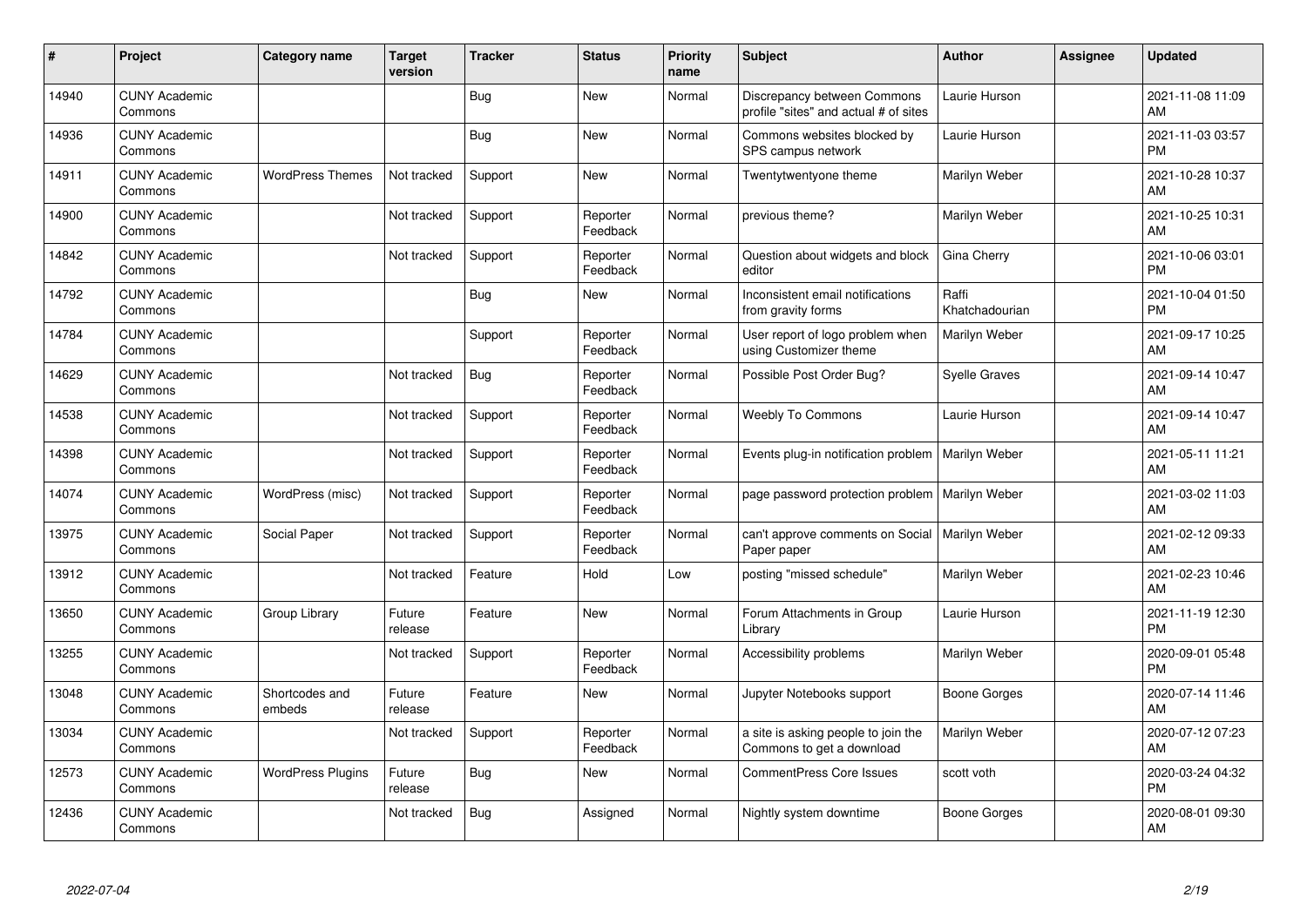| #     | Project                         | <b>Category name</b>      | <b>Target</b><br>version | <b>Tracker</b> | <b>Status</b>        | <b>Priority</b><br>name | <b>Subject</b>                                                                                | <b>Author</b>           | Assignee | <b>Updated</b>                |
|-------|---------------------------------|---------------------------|--------------------------|----------------|----------------------|-------------------------|-----------------------------------------------------------------------------------------------|-------------------------|----------|-------------------------------|
| 12360 | <b>CUNY Academic</b><br>Commons | <b>WordPress Themes</b>   | Not tracked              | Bug            | Reporter<br>Feedback | Normal                  | site just says "DANTE We are<br>currently in maintenance mode,<br>please check back shortly." | Marilyn Weber           |          | 2020-02-04 12:13<br><b>PM</b> |
| 12352 | <b>CUNY Academic</b><br>Commons |                           | Not tracked              | Support        | <b>New</b>           | Normal                  | "posts list" page builder block<br>option                                                     | Marilyn Weber           |          | 2020-02-03 01:29<br><b>PM</b> |
| 12350 | <b>CUNY Academic</b><br>Commons | <b>Blogs (BuddyPress)</b> | Not tracked              | Support        | Reporter<br>Feedback | Normal                  | URL creation problem                                                                          | Marilyn Weber           |          | 2020-02-03 11:27<br>AM        |
| 12328 | <b>CUNY Academic</b><br>Commons |                           | Not tracked              | Support        | New                  | Normal                  | Sign up Code for Non-CUNY<br>Faculty                                                          | Laurie Hurson           |          | 2020-01-28 10:25<br>AM        |
| 12198 | <b>CUNY Academic</b><br>Commons |                           | Not tracked              | <b>Bug</b>     | Reporter<br>Feedback | Normal                  | Duplicate listing in My Sites                                                                 | <b>Tom Harbison</b>     |          | 2019-12-09 05:50<br><b>PM</b> |
| 11860 | <b>CUNY Academic</b><br>Commons | Registration              | Future<br>release        | Feature        | <b>New</b>           | Normal                  | <b>Ensure Students Are Aware They</b><br>Can Use Aliases At Registration                      | scott voth              |          | 2019-09-24 08:46<br>AM        |
| 11848 | <b>CUNY Academic</b><br>Commons |                           | Not tracked              | Support        | Hold                 | Normal                  | a Dean of Faculty wants to share<br>a large file                                              | Marilyn Weber           |          | 2019-09-24 08:44<br>AM        |
| 11843 | <b>CUNY Academic</b><br>Commons | WordPress (misc)          | Future<br>release        | Design/UX      | <b>New</b>           | Normal                  | Tweaking the Gutenberg Editor<br>Interface                                                    | Laurie Hurson           |          | 2022-04-26 12:00<br><b>PM</b> |
| 11788 | <b>CUNY Academic</b><br>Commons | <b>WordPress Plugins</b>  | Future<br>release        | Support        | Reporter<br>Feedback | Normal                  | Plugin Request - Browse Aloud                                                                 | scott voth              |          | 2019-09-24 08:42<br>AM        |
| 11787 | <b>CUNY Academic</b><br>Commons |                           | Not tracked              | Support        | Reporter<br>Feedback | Normal                  | automated comments notifications<br>on ZenDesk                                                | Marilyn Weber           |          | 2019-08-26 06:18<br><b>PM</b> |
| 11771 | <b>CUNY Academic</b><br>Commons |                           | Not tracked              | Support        | Reporter<br>Feedback | Normal                  | post displays in sections                                                                     | Marilyn Weber           |          | 2019-08-20 10:34<br>AM        |
| 11556 | <b>CUNY Academic</b><br>Commons | Courses                   | Not tracked              | Bug            | Reporter<br>Feedback | Normal                  | Instructor name given in course<br>listing                                                    | Tom Harbison            |          | 2019-06-25 04:12<br><b>PM</b> |
| 11519 | <b>CUNY Academic</b><br>Commons |                           | Not tracked              | Support        | Assigned             | Normal                  | comment option not appearing                                                                  | Marilyn Weber           |          | 2019-09-24 10:28<br>AM        |
| 11509 | <b>CUNY Academic</b><br>Commons |                           | Not tracked              | Support        | Reporter<br>Feedback | Normal                  | deleted Page causing a Menu<br>problem?                                                       | Marilyn Weber           |          | 2019-06-04 09:54<br>AM        |
| 11415 | <b>CUNY Academic</b><br>Commons | <b>WordPress Plugins</b>  | Not tracked              | Bug            | Reporter<br>Feedback | Normal                  | Blog Subscriptions in Jetpack                                                                 | Laurie Hurson           |          | 2019-05-14 10:34<br>AM        |
| 11392 | <b>CUNY Academic</b><br>Commons |                           | Future<br>release        | <b>Bug</b>     | <b>New</b>           | Normal                  | Migrate users away from<br><b>StatPress</b>                                                   | Boone Gorges            |          | 2019-04-23 03:53<br><b>PM</b> |
| 11131 | <b>CUNY Academic</b><br>Commons |                           | Future<br>release        | Feature        | Reporter<br>Feedback | Normal                  | <b>Image Annotation Plugins</b>                                                               | Laurie Hurson           |          | 2019-02-26 11:33<br>AM        |
| 11120 | <b>CUNY Academic</b><br>Commons | <b>WordPress Plugins</b>  | Not tracked              | Bug            | Reporter<br>Feedback | Normal                  | Events Manager Events Not<br>Showing Up                                                       | Mark Webb               |          | 2019-02-27 04:10<br><b>PM</b> |
| 11077 | <b>CUNY Academic</b><br>Commons | Events                    | Not tracked              | Feature        | Reporter<br>Feedback | Normal                  | Show event category description<br>in event list view                                         | Raffi<br>Khatchadourian |          | 2019-02-12 10:38<br><b>PM</b> |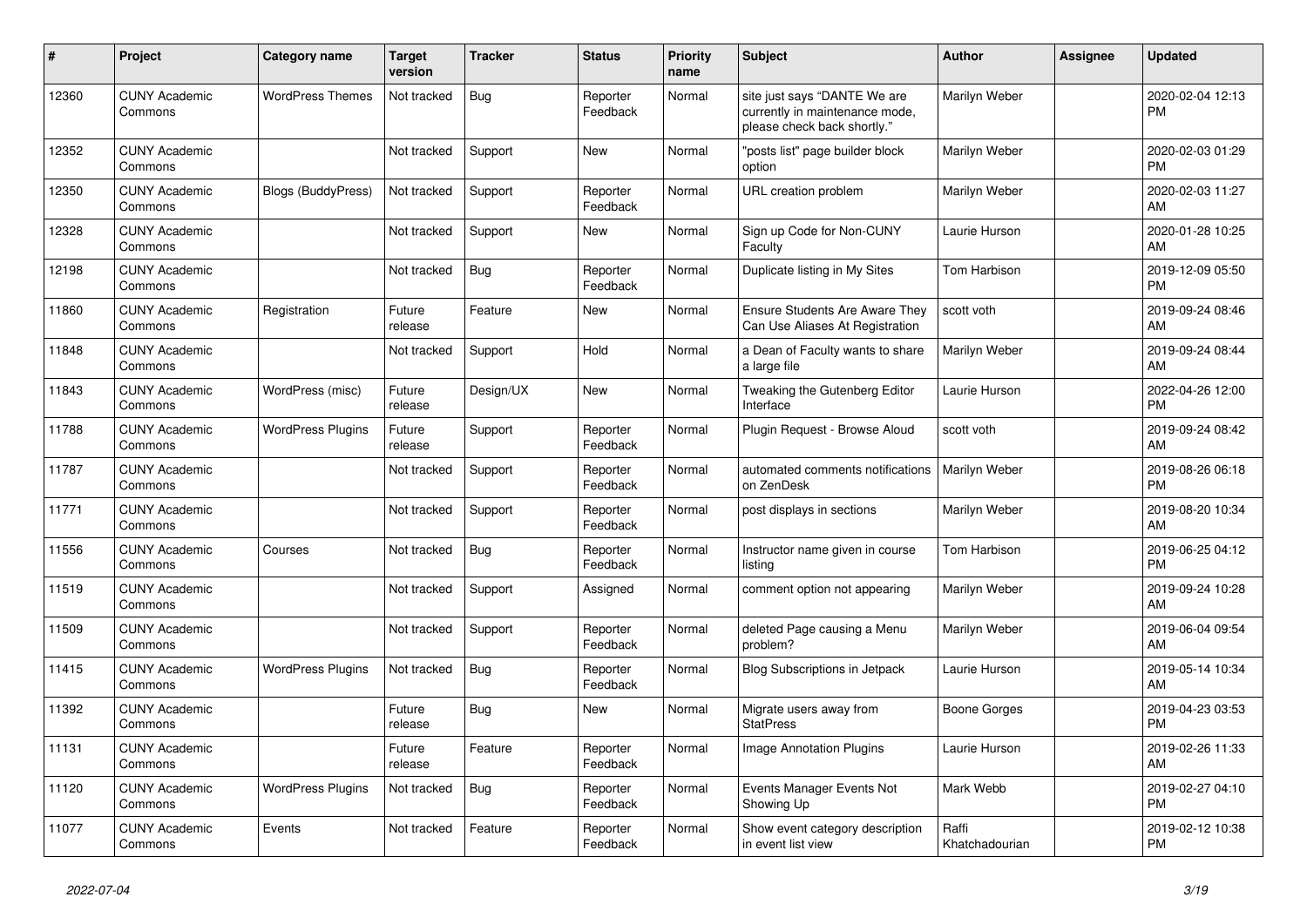| #     | Project                         | <b>Category name</b>       | <b>Target</b><br>version | <b>Tracker</b> | <b>Status</b>        | <b>Priority</b><br>name | Subject                                                                                                      | Author              | <b>Assignee</b>   | <b>Updated</b>                |
|-------|---------------------------------|----------------------------|--------------------------|----------------|----------------------|-------------------------|--------------------------------------------------------------------------------------------------------------|---------------------|-------------------|-------------------------------|
| 11024 | <b>CUNY Academic</b><br>Commons | WordPress (misc)           | Future<br>release        | Bug            | New                  | Normal                  | Subsites should not show "you<br>should update your .htaccess<br>now" notice after permalink setting<br>save | <b>Boone Gorges</b> |                   | 2019-01-28 01:35<br><b>PM</b> |
| 10982 | <b>CUNY Academic</b><br>Commons | Domain Mapping             | Not tracked              | Support        | Reporter<br>Feedback | Normal                  | <b>CNAME</b> question                                                                                        | scott voth          |                   | 2019-01-22 04:29<br><b>PM</b> |
| 10769 | <b>CUNY Academic</b><br>Commons | <b>WordPress Themes</b>    | Not tracked              | <b>Bug</b>     | Reporter<br>Feedback | Normal                  | 2011 Theme Sidebar                                                                                           | Mark Webb           |                   | 2018-12-04 04:09<br><b>PM</b> |
| 10657 | <b>CUNY Academic</b><br>Commons |                            | Not tracked              | Support        | Reporter<br>Feedback | Normal                  | child theme problems                                                                                         | Marilyn Weber       |                   | 2018-11-08 01:19<br><b>PM</b> |
| 10380 | <b>CUNY Academic</b><br>Commons | WordPress (misc)           | Future<br>release        | Feature        | In Progress          | Normal                  | Remove blacklisted plugins                                                                                   | Boone Gorges        |                   | 2022-04-26 12:00<br><b>PM</b> |
| 10273 | <b>CUNY Academic</b><br>Commons | Registration               | Not tracked              | Support        | Reporter<br>Feedback | Normal                  | users combining CF and campus<br>address                                                                     | Marilyn Weber       |                   | 2019-09-18 10:58<br>AM        |
| 9720  | <b>CUNY Academic</b><br>Commons | Authentication             | Future<br>release        | Feature        | New                  | Normal                  | The Commons should be an<br>oAuth provider                                                                   | Boone Gorges        |                   | 2019-03-01 02:04<br><b>PM</b> |
| 6755  | <b>CUNY Academic</b><br>Commons | WordPress (misc)           | Future<br>release        | Bug            | New                  | Normal                  | Cannot Deactivate Plugin                                                                                     | Laura Kane          |                   | 2016-11-16 01:12<br><b>PM</b> |
| 6356  | <b>CUNY Academic</b><br>Commons | <b>WordPress Plugins</b>   | Future<br>release        | Bug            | Reporter<br>Feedback | Low                     | Should Subscribe2 be<br>deprecated?                                                                          | Luke Waltzer        |                   | 2017-03-20 12:20<br><b>PM</b> |
| 6332  | <b>CUNY Academic</b><br>Commons | WordPress (misc)           | Future<br>release        | Feature        | New                  | Normal                  | Allow uploaded files to be marked<br>as private in an ad hoc way                                             | Boone Gorges        |                   | 2016-10-17 11:41<br><b>PM</b> |
| 5992  | <b>CUNY Academic</b><br>Commons | <b>Email Notifications</b> | Future<br>release        | Feature        | New                  | Normal                  | Changing the From line of<br>autogenerated blog emails                                                       | Marilyn Weber       |                   | 2018-09-27 05:19<br><b>PM</b> |
| 5489  | <b>CUNY Academic</b><br>Commons | Social Paper               | Future<br>release        | Feature        | New                  | Normal                  | Asc/desc sorting for Social Paper<br>directories                                                             | Boone Gorges        |                   | 2016-04-21 10:06<br><b>PM</b> |
| 5488  | <b>CUNY Academic</b><br>Commons | Social Paper               | Future<br>release        | Bug            | New                  | Normal                  | Add a "last edited by" field to<br>Social Paper group directories                                            | Boone Gorges        |                   | 2016-04-21 10:05<br><b>PM</b> |
| 5205  | <b>CUNY Academic</b><br>Commons | Social Paper               | Future<br>release        | Feature        | New                  | Normal                  | Social Paper folders                                                                                         | Marilyn Weber       |                   | 2016-02-11 10:24<br><b>PM</b> |
| 5199  | <b>CUNY Academic</b><br>Commons | Social Paper               | Future<br>release        | Feature        | New                  | Normal                  | add tables to the SP editor                                                                                  | Marilyn Weber       |                   | 2016-10-24 11:27<br>AM        |
| 364   | <b>CUNY Academic</b><br>Commons | <b>WordPress Plugins</b>   | Future<br>release        | Feature        | New                  | Normal                  | <b>Bulletin Board</b>                                                                                        | <b>Matt Gold</b>    |                   | 2015-01-05 08:50<br>PM        |
| 2577  | <b>NYCDH Community</b><br>Site  |                            |                          | Feature        | Assigned             | Low                     | Investigate Potential to Add Links<br>to the Forum                                                           | Mark Newton         | Alex Gil          | 2013-05-16 09:40<br><b>PM</b> |
| 2576  | NYCDH Community<br>Site         |                            |                          | <b>Bug</b>     | Hold                 | Low                     | Test Next Button in Javascript<br><b>Tutorial Under Activities</b>                                           | <b>Mark Newton</b>  | Alex Gil          | 2013-05-18 02:55<br><b>PM</b> |
| 11968 | JustPublics@365<br>MediaCamp    |                            |                          | Feature        | New                  | Normal                  | Nanoscience Retractable Display<br>Unit                                                                      | Donald Cherry       | Bonnie<br>Eissner | 2021-02-19 08:50<br>AM        |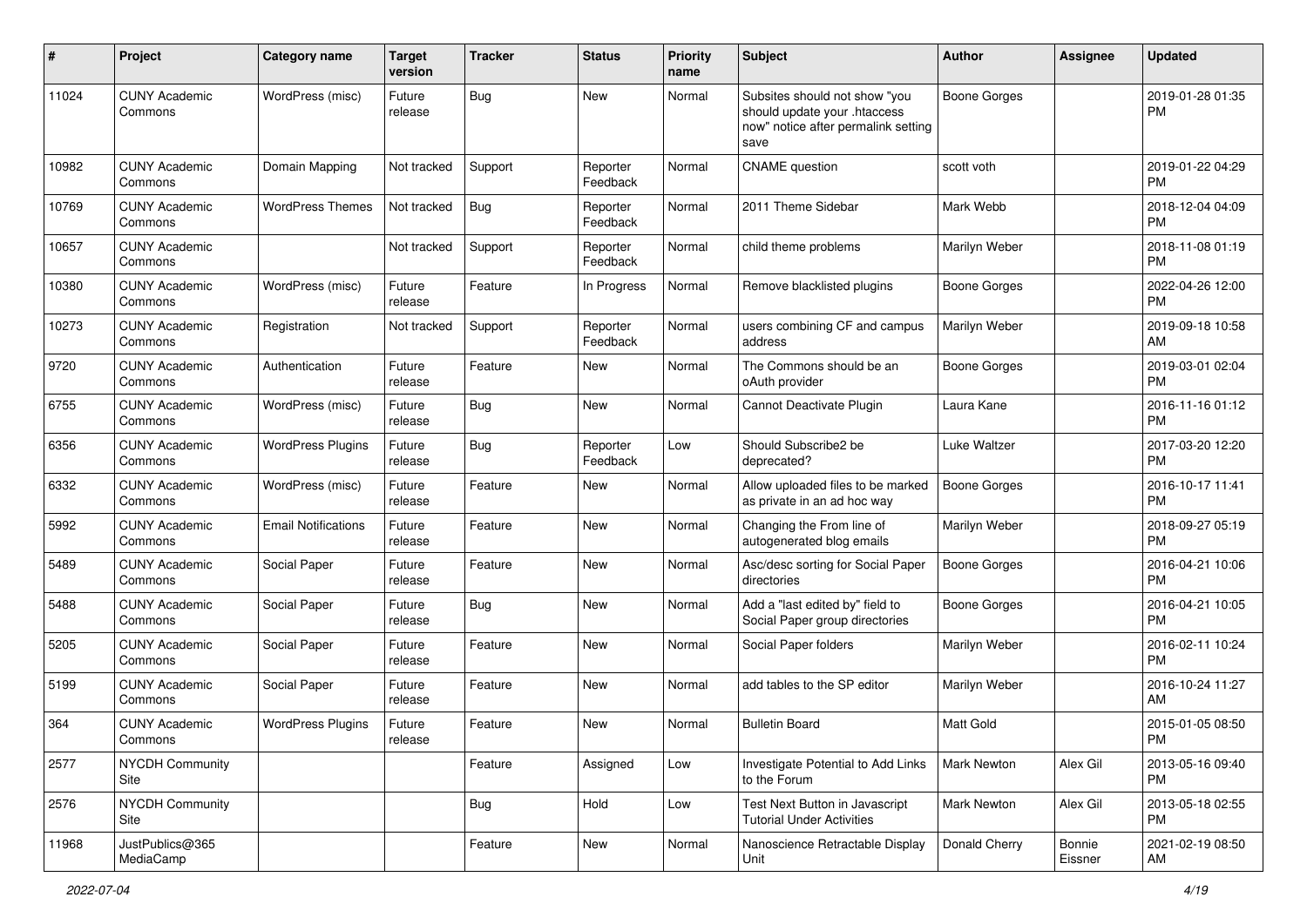| #     | Project                         | <b>Category name</b>       | Target<br>version | <b>Tracker</b> | <b>Status</b>        | <b>Priority</b><br>name | <b>Subject</b>                                                                             | <b>Author</b>           | <b>Assignee</b> | <b>Updated</b>                |
|-------|---------------------------------|----------------------------|-------------------|----------------|----------------------|-------------------------|--------------------------------------------------------------------------------------------|-------------------------|-----------------|-------------------------------|
| 16307 | <b>CUNY Academic</b><br>Commons |                            |                   | Bug            | New                  | Normal                  | Add brief messaging to<br>accept/decline group membership<br>requests                      | Matt Gold               | Boone<br>Gorges | 2022-06-27 06:13<br>PM.       |
| 16199 | <b>CUNY Academic</b><br>Commons | Directories                | 2.0.3             | Bug            | <b>New</b>           | Normal                  | Removed "Semester" Filter from<br><b>Courses Directory</b>                                 | Laurie Hurson           | Boone<br>Gorges | 2022-06-29 11:32<br>AM        |
| 16092 | <b>CUNY Academic</b><br>Commons |                            | Future<br>release | Feature        | Hold                 | Normal                  | Don't show main site in Site<br>search results                                             | <b>Boone Gorges</b>     | Boone<br>Gorges | 2022-05-17 03:12<br><b>PM</b> |
| 15883 | <b>CUNY Academic</b><br>Commons |                            | 2.1.0             | Feature        | <b>New</b>           | Normal                  | Release BPGES update                                                                       | <b>Boone Gorges</b>     | Boone<br>Gorges | 2022-05-26 10:39<br>AM        |
| 15767 | <b>CUNY Academic</b><br>Commons | WordPress (misc)           |                   | Support        | New                  | Normal                  | Site loading slowly                                                                        | scott voth              | Boone<br>Gorges | 2022-04-04 08:56<br>PM.       |
| 15604 | <b>CUNY Academic</b><br>Commons | <b>Email Notifications</b> | Future<br>release | Feature        | Assigned             | Normal                  | <b>Restructure Commons Group</b><br>Digest Email Messages                                  | <b>Matt Gold</b>        | Boone<br>Gorges | 2022-05-26 10:45<br>AM        |
| 15242 | <b>CUNY Academic</b><br>Commons | Performance                | Not tracked       | Bug            | Reporter<br>Feedback | Normal                  | Slugist site                                                                               | Raffi<br>Khatchadourian | Boone<br>Gorges | 2022-02-07 11:14<br>AM        |
| 15210 | <b>CUNY Academic</b><br>Commons | Analytics                  | Not tracked       | Design/UX      | New                  | Normal                  | Google Analytics improvements                                                              | Colin McDonald          | Boone<br>Gorges | 2022-05-24 10:47<br>AM        |
| 14987 | <b>CUNY Academic</b><br>Commons | <b>WordPress Plugins</b>   | Future<br>release | Bug            | New                  | Normal                  | Elementor update causes<br>database freeze-up                                              | Boone Gorges            | Boone<br>Gorges | 2021-11-29 12:02<br>PM.       |
| 14908 | <b>CUNY Academic</b><br>Commons | Performance                |                   | Bug            | New                  | Normal                  | Stale object cache on cdev                                                                 | Raymond Hoh             | Boone<br>Gorges | 2021-12-07 09:45<br>AM        |
| 14504 | <b>CUNY Academic</b><br>Commons |                            | Not tracked       | Publicity      | Reporter<br>Feedback | Normal                  | Adding showcases to home page<br>menu                                                      | Laurie Hurson           | Boone<br>Gorges | 2022-01-19 03:26<br><b>PM</b> |
| 14483 | <b>CUNY Academic</b><br>Commons | WordPress - Media          | Not tracked       | Bug            | Reporter<br>Feedback | Normal                  | Wordpress PDF Embed Stopped<br>Working after JITP Media Clone                              | Patrick DeDauw          | Boone<br>Gorges | 2021-05-20 01:51<br><b>PM</b> |
| 14309 | <b>CUNY Academic</b><br>Commons | Group Library              | Future<br>release | Feature        | New                  | Normal                  | Better handling of<br>bp_group_document file download<br>attempts when file is not present | Boone Gorges            | Boone<br>Gorges | 2021-11-19 12:28<br><b>PM</b> |
| 14184 | <b>CUNY Academic</b><br>Commons | Public Portfolio           | Future<br>release | Feature        | <b>New</b>           | Normal                  | Centralized mechanism for storing<br>Campus affiliations                                   | Boone Gorges            | Boone<br>Gorges | 2022-01-04 11:35<br>AM        |
| 14113 | <b>CUNY Academic</b><br>Commons | WordPress (misc)           | Future<br>release | Bug            | Hold                 | Normal                  | Block Editor Not Working on this<br>page - Json error                                      | scott voth              | Boone<br>Gorges | 2021-03-05 11:01<br>AM        |
| 13949 | <b>CUNY Academic</b><br>Commons |                            | Not tracked       | <b>Bug</b>     | New                  | Normal                  | Continued debugging of runaway<br>MySQL connections                                        | Matt Gold               | Boone<br>Gorges | 2021-09-14 10:42<br>AM        |
| 13835 | <b>CUNY Academic</b><br>Commons | WordPress (misc)           | Future<br>release | Feature        | New                  | Normal                  | Allow OneSearch widget to have<br>'CUNY' as campus                                         | Boone Gorges            | Boone<br>Gorges | 2021-11-19 12:39<br>PM        |
| 13466 | <b>CUNY Academic</b><br>Commons | Cavalcade                  | Future<br>release | Feature        | New                  | Normal                  | Automated cleanup for duplicate<br>Cavalcade tasks                                         | Boone Gorges            | Boone<br>Gorges | 2020-10-13 05:24<br><b>PM</b> |
| 13370 | <b>CUNY Academic</b><br>Commons | Group Library              | Future<br>release | Feature        | New                  | Normal                  | Library bulk deletion and folder<br>editing                                                | Colin McDonald          | Boone<br>Gorges | 2020-10-13 10:41<br>AM        |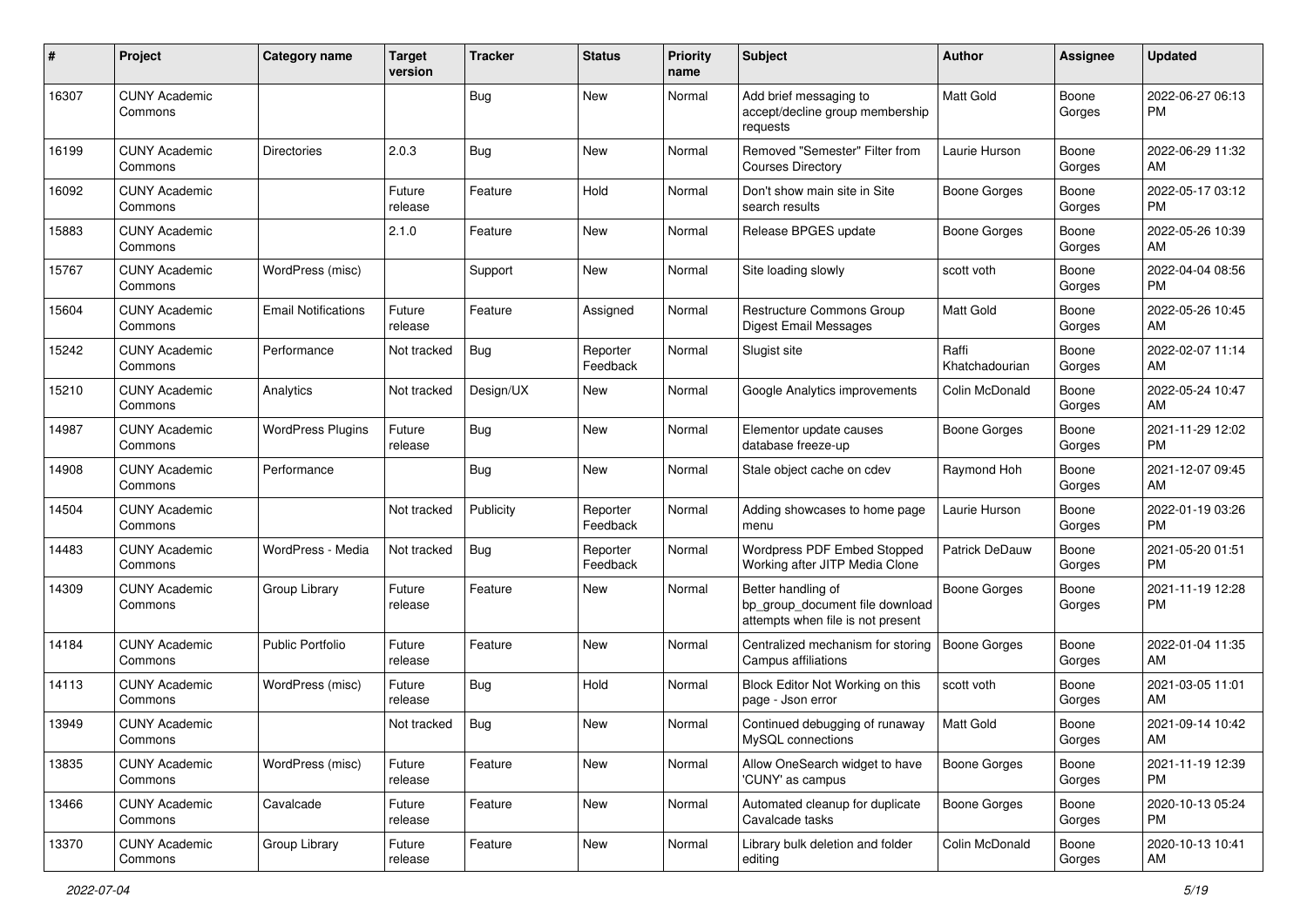| #     | Project                         | <b>Category name</b>       | Target<br>version | <b>Tracker</b> | <b>Status</b>        | <b>Priority</b><br>name | <b>Subject</b>                                                                      | <b>Author</b>         | <b>Assignee</b> | <b>Updated</b>                |
|-------|---------------------------------|----------------------------|-------------------|----------------|----------------------|-------------------------|-------------------------------------------------------------------------------------|-----------------------|-----------------|-------------------------------|
| 12911 | <b>CUNY Academic</b><br>Commons |                            | Not tracked       | Feature        | New                  | Normal                  | Block access to xmlrpc.php based<br>on User-Agent                                   | Boone Gorges          | Boone<br>Gorges | 2020-06-09 05:12<br>PM.       |
| 12438 | <b>CUNY Academic</b><br>Commons | Courses                    | Not tracked       | <b>Bug</b>     | New                  | Normal                  | Site appearing twice                                                                | Laurie Hurson         | Boone<br>Gorges | 2020-02-18 01:34<br><b>PM</b> |
| 12121 | <b>CUNY Academic</b><br>Commons | <b>WordPress Plugins</b>   | 2.0.3             | Feature        | Reporter<br>Feedback | Normal                  | Embedding H5P Iframes on<br><b>Commons Site</b>                                     | Laurie Hurson         | Boone<br>Gorges | 2022-06-29 11:32<br>AM        |
| 12091 | <b>CUNY Academic</b><br>Commons | <b>Group Files</b>         | Future<br>release | Feature        | <b>New</b>           | Normal                  | Improved pre-upload file validation<br>for bp-group-documents                       | <b>Boone Gorges</b>   | Boone<br>Gorges | 2019-11-14 01:21<br><b>PM</b> |
| 12042 | <b>CUNY Academic</b><br>Commons | <b>Email Notifications</b> | Future<br>release | Feature        | New                  | Normal                  | Improved error logging for BPGES<br>send queue                                      | Boone Gorges          | Boone<br>Gorges | 2021-11-19 12:25<br><b>PM</b> |
| 11945 | <b>CUNY Academic</b><br>Commons | Reckoning                  | Future<br>release | Feature        | Reporter<br>Feedback | Normal                  | Add Comments bubble to<br>Reckoning views                                           | Boone Gorges          | Boone<br>Gorges | 2019-11-12 05:14<br><b>PM</b> |
| 11531 | <b>CUNY Academic</b><br>Commons | Events                     | Future<br>release | Feature        | <b>New</b>           | Normal                  | Main Events calendar should<br>include non-public events that<br>user has access to | scott voth            | Boone<br>Gorges | 2019-06-11 10:00<br>AM        |
| 11496 | <b>CUNY Academic</b><br>Commons | <b>Public Portfolio</b>    | 1.15.2            | Support        | <b>New</b>           | Normal                  | Replace Twitter Icon on Member<br>Portfolio page                                    | scott voth            | Boone<br>Gorges | 2019-06-06 01:03<br><b>PM</b> |
| 11449 | <b>CUNY Academic</b><br>Commons | WordPress - Media          | Not tracked       | Support        | Reporter<br>Feedback | Normal                  | Cloning Media Library for JITP<br>from Staging to Production Site                   | <b>Patrick DeDauw</b> | Boone<br>Gorges | 2019-05-13 12:00<br><b>PM</b> |
| 11386 | <b>CUNY Academic</b><br>Commons | WordPress - Media          | Not tracked       | Support        | Reporter<br>Feedback | Normal                  | disappearing images                                                                 | scott voth            | Boone<br>Gorges | 2019-05-14 10:32<br>AM        |
| 10794 | <b>CUNY Academic</b><br>Commons | Performance                | Not tracked       | Bug            | New                  | Normal                  | Memcached connection<br>occasionally breaks                                         | Boone Gorges          | Boone<br>Gorges | 2018-12-06 03:30<br><b>PM</b> |
| 10678 | <b>CUNY Academic</b><br>Commons |                            | Not tracked       | Bug            | Reporter<br>Feedback | High                    | Newsletter Plugin Not Sending<br><b>Out Newsletters</b>                             | Mark Webb             | Boone<br>Gorges | 2019-09-16 09:38<br><b>PM</b> |
| 10368 | <b>CUNY Academic</b><br>Commons |                            | Future<br>release | Feature        | Assigned             | Normal                  | Use ORCID data to populate<br>academic profile page                                 | Stephen Francoeur     | Boone<br>Gorges | 2018-09-25 01:53<br><b>PM</b> |
| 10226 | <b>CUNY Academic</b><br>Commons | Courses                    | Future<br>release | Feature        | New                  | Normal                  | Add "My Courses" to drop down<br>list                                               | scott voth            | Boone<br>Gorges | 2021-11-19 12:42<br><b>PM</b> |
| 10040 | <b>CUNY Academic</b><br>Commons | WordPress (misc)           | Not tracked       | Bug            | Reporter<br>Feedback | Normal                  | User doesn't see full list of themes                                                | <b>Matt Gold</b>      | Boone<br>Gorges | 2018-07-25 10:12<br><b>AM</b> |
| 9979  | <b>CUNY Academic</b><br>Commons | <b>Email Notifications</b> | Not tracked       | <b>Bug</b>     | Reporter<br>Feedback | Normal                  | Reports of slow email activation<br>emails                                          | Matt Gold             | Boone<br>Gorges | 2018-08-29 09:40<br><b>PM</b> |
| 9947  | <b>CUNY Academic</b><br>Commons | <b>WordPress Plugins</b>   | Future<br>release | Feature        | Reporter<br>Feedback | Normal                  | Install H5P quiz plugin                                                             | Matt Gold             | Boone<br>Gorges | 2018-09-11 11:01<br>AM        |
| 9941  | <b>CUNY Academic</b><br>Commons | Wiki                       | Not tracked       | Support        | Assigned             | Normal                  | Wiki functionality                                                                  | Matt Gold             | Boone<br>Gorges | 2018-06-26 10:57<br>AM.       |
| 9926  | <b>CUNY Academic</b><br>Commons | <b>WordPress Plugins</b>   | Future<br>release | <b>Bug</b>     | <b>New</b>           | Normal                  | twitter-mentions-as-comments<br>cron jobs can run long                              | Boone Gorges          | Boone<br>Gorges | 2018-10-24 12:34<br><b>PM</b> |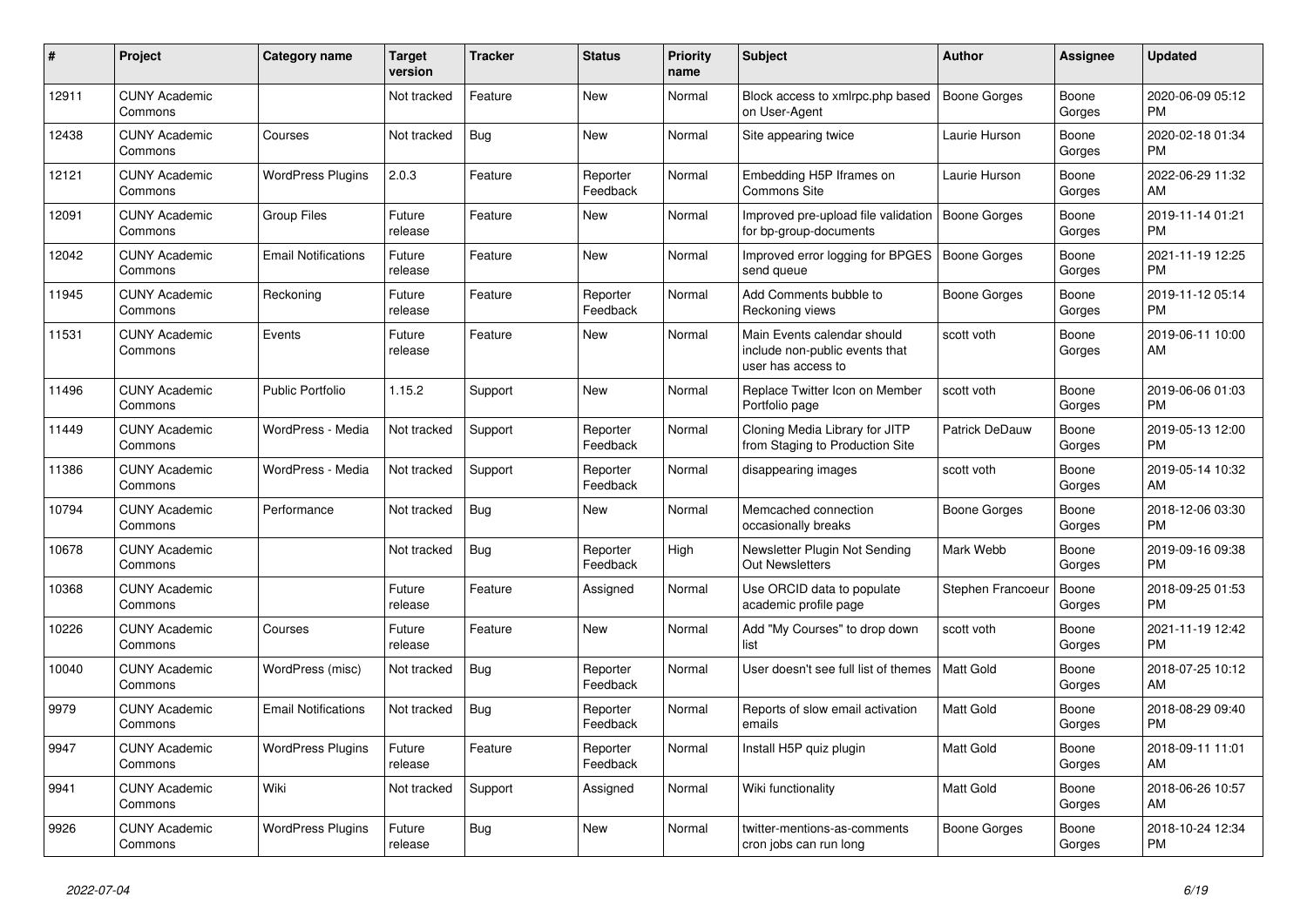| $\#$ | Project                         | Category name            | <b>Target</b><br>version | <b>Tracker</b> | <b>Status</b>        | <b>Priority</b><br>name | <b>Subject</b>                                                                                  | Author              | Assignee        | <b>Updated</b>                |
|------|---------------------------------|--------------------------|--------------------------|----------------|----------------------|-------------------------|-------------------------------------------------------------------------------------------------|---------------------|-----------------|-------------------------------|
| 9895 | <b>CUNY Academic</b><br>Commons | Onboarding               | Future<br>release        | Feature        | Assigned             | Normal                  | Add "Accept Invitation"<br>link/button/function to Group<br>and/or Site invitation emails?      | Luke Waltzer        | Boone<br>Gorges | 2018-06-07 12:42<br><b>PM</b> |
| 9515 | <b>CUNY Academic</b><br>Commons | <b>WordPress Plugins</b> | Not tracked              | <b>Bug</b>     | Reporter<br>Feedback | Normal                  | Text to Speech plugin - "More<br>Slowly" checkbox not working                                   | scott voth          | Boone<br>Gorges | 2018-06-13 02:26<br>PM        |
| 9289 | <b>CUNY Academic</b><br>Commons | <b>WordPress Plugins</b> | Future<br>release        | <b>Bug</b>     | Reporter<br>Feedback | Normal                  | <b>Email Users Plugin</b>                                                                       | Laurie Hurson       | Boone<br>Gorges | 2018-10-24 12:34<br><b>PM</b> |
| 9211 | <b>CUNY Academic</b><br>Commons | <b>WordPress Plugins</b> | Future<br>release        | Support        | Reporter<br>Feedback | Normal                  | Auto-Role Setting in Forum Plugin<br><b>Causing Some Confusion</b>                              | Luke Waltzer        | Boone<br>Gorges | 2018-03-13 11:44<br>AM        |
| 9207 | <b>CUNY Academic</b><br>Commons |                          | Future<br>release        | Support        | Reporter<br>Feedback | Normal                  | display dashboards made in<br>Tableau?                                                          | Marilyn Weber       | Boone<br>Gorges | 2018-04-10 10:42<br>AM        |
| 8901 | <b>CUNY Academic</b><br>Commons | Accessibility            | Future<br>release        | Feature        | Assigned             | Normal                  | Theme analysis for accessibility                                                                | Matt Gold           | Boone<br>Gorges | 2022-04-26 11:59<br>AM        |
| 8900 | <b>CUNY Academic</b><br>Commons | Accessibility            | Future<br>release        | Feature        | Assigned             | Normal                  | Look into tools to enforce<br>accessibility in WP environment                                   | Matt Gold           | Boone<br>Gorges | 2022-04-26 11:59<br>AM        |
| 8836 | <b>CUNY Academic</b><br>Commons | Blogs (BuddyPress)       | Future<br>release        | Feature        | Assigned             | Normal                  | Redesign site launch process                                                                    | Matt Gold           | Boone<br>Gorges | 2019-10-03 02:49<br><b>PM</b> |
| 8835 | <b>CUNY Academic</b><br>Commons | Blogs (BuddyPress)       | Future<br>release        | Feature        | <b>New</b>           | Normal                  | Extend cuny.is shortlinks to sites                                                              | Luke Waltzer        | Boone<br>Gorges | 2022-04-26 11:59<br>AM        |
| 8756 | <b>CUNY Academic</b><br>Commons | Group Blogs              | Future<br>release        | Feature        | Hold                 | Normal                  | Connect multiple blogs to one<br>group?                                                         | <b>Matt Gold</b>    | Boone<br>Gorges | 2017-09-30 10:42<br>AM        |
| 8675 | <b>CUNY Academic</b><br>Commons | User Onboarding          | Future<br>release        | Bug            | Reporter<br>Feedback | Low                     | Add new User search screen calls<br>for the input of email address but<br>doesn't work with one | Paul Hebert         | Boone<br>Gorges | 2017-10-11 11:17<br>AM        |
| 7981 | <b>CUNY Academic</b><br>Commons | Social Paper             | Future<br>release        | Bug            | <b>New</b>           | Normal                  | Social Paper comments should<br>not go to spam                                                  | Luke Waltzer        | Boone<br>Gorges | 2018-04-16 03:52<br><b>PM</b> |
| 7663 | <b>CUNY Academic</b><br>Commons | Social Paper             | Future<br>release        | Bug            | <b>New</b>           | Normal                  | Social Paper notifications not<br>formatted correctly on secondary<br>sites                     | Boone Gorges        | Boone<br>Gorges | 2018-04-16 03:52<br><b>PM</b> |
| 7022 | <b>CUNY Academic</b><br>Commons | Announcements            | Future<br>release        | Bug            | <b>New</b>           | Normal                  | Sitewide announcements should<br>be displayed on, and dismissable<br>from, mapped domains       | <b>Boone Gorges</b> | Boone<br>Gorges | 2018-03-22 10:18<br>AM        |
| 6389 | <b>CUNY Academic</b><br>Commons | <b>BuddyPress Docs</b>   | Future<br>release        | Feature        | <b>New</b>           | Low                     | Make Discussion Area Visible<br>When Editing a Doc                                              | Luke Waltzer        | Boone<br>Gorges | 2016-10-21 04:16<br><b>PM</b> |
| 6014 | <b>CUNY Academic</b><br>Commons | Publicity                | Future<br>release        | Publicity      | Reporter<br>Feedback | Normal                  | Google search listing                                                                           | Matt Gold           | Boone<br>Gorges | 2016-09-21 03:48<br><b>PM</b> |
| 5696 | <b>CUNY Academic</b><br>Commons | Events                   | Future<br>release        | Feature        | Assigned             | Normal                  | Events Calendar - display options<br>/ calendar aggregation                                     | Matt Gold           | Boone<br>Gorges | 2016-10-13 11:44<br>AM        |
| 5234 | <b>CUNY Academic</b><br>Commons | Membership               | Future<br>release        | Feature        | Assigned             | Normal                  | Write Unconfirmed patch for WP                                                                  | <b>Boone Gorges</b> | Boone<br>Gorges | 2016-10-24 11:18<br>AM        |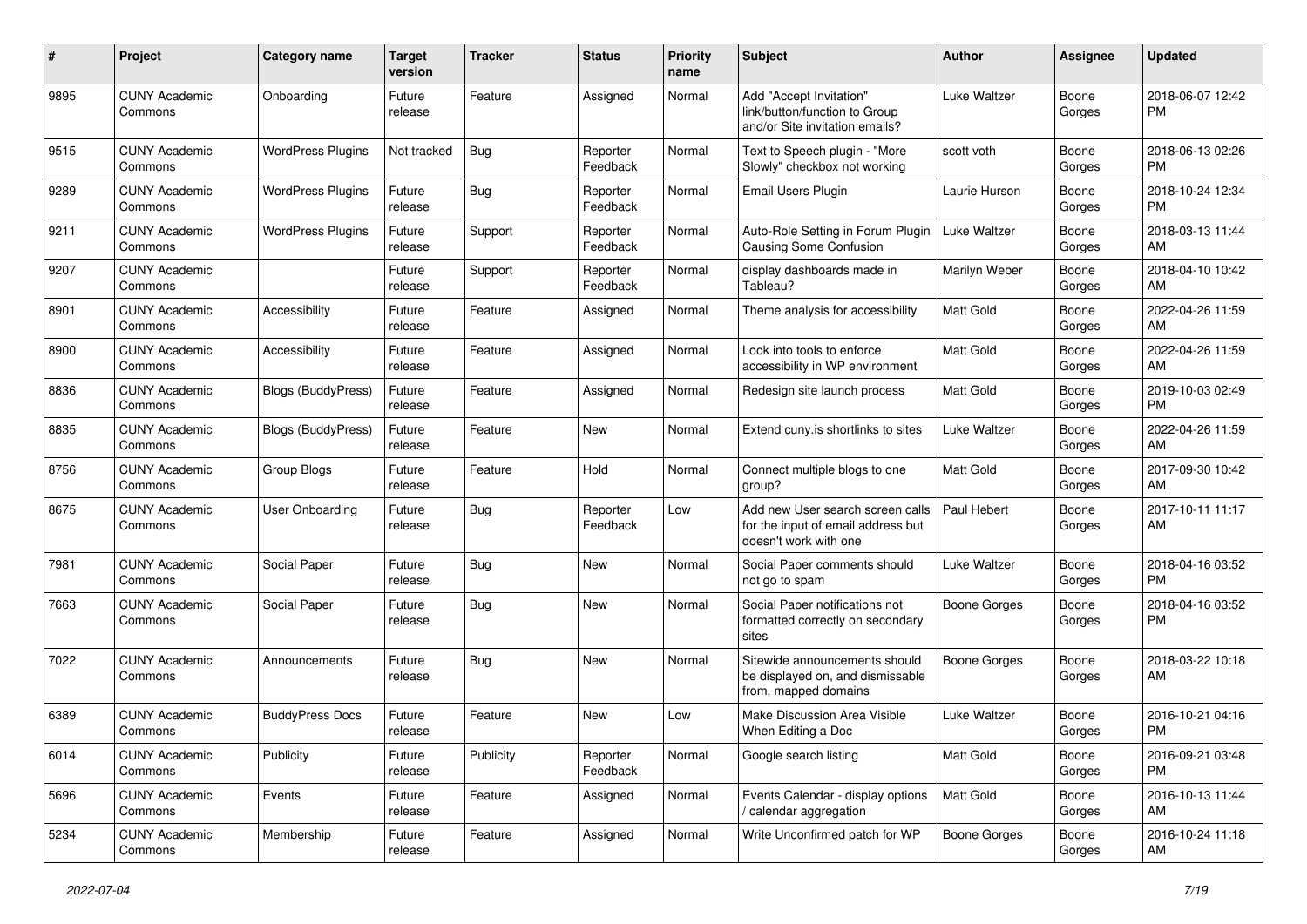| #    | Project                         | <b>Category name</b>           | <b>Target</b><br>version | <b>Tracker</b> | <b>Status</b>       | <b>Priority</b><br>name | Subject                                                                           | Author                  | Assignee        | <b>Updated</b>                |
|------|---------------------------------|--------------------------------|--------------------------|----------------|---------------------|-------------------------|-----------------------------------------------------------------------------------|-------------------------|-----------------|-------------------------------|
| 5182 | <b>CUNY Academic</b><br>Commons | Social Paper                   | Future<br>release        | Design/UX      | New                 | Normal                  | "Publishing" a private paper on<br>social paper?                                  | Raffi<br>Khatchadourian | Boone<br>Gorges | 2016-10-13 04:12<br>PM.       |
| 5052 | <b>CUNY Academic</b><br>Commons | Social Paper                   | Future<br>release        | Feature        | New                 | Low                     | Sentence by sentence or line by<br>line comments (SP suggestion #3)               | Marilyn Weber           | Boone<br>Gorges | 2016-02-11 10:24<br><b>PM</b> |
| 4980 | <b>CUNY Academic</b><br>Commons | Home Page                      | Future<br>release        | Feature        | Assigned            | Normal                  | CAC Featured Content -- Adding<br>Randomization                                   | <b>Matt Gold</b>        | Boone<br>Gorges | 2016-12-12 03:01<br><b>PM</b> |
| 4903 | <b>CUNY Academic</b><br>Commons | Events                         | Future<br>release        | Design/UX      | Assigned            | Normal                  | Improving visual appearance of<br>event calendars                                 | <b>Matt Gold</b>        | Boone<br>Gorges | 2016-10-13 11:51<br>AM        |
| 4592 | <b>CUNY Academic</b><br>Commons | Events                         | Future<br>release        | Design/UX      | New                 | Normal                  | Event Creation - Venue Dropdown<br>Slow                                           | Samantha Raddatz        | Boone<br>Gorges | 2015-09-14 04:56<br><b>PM</b> |
| 4481 | <b>CUNY Academic</b><br>Commons | Events                         | Future<br>release        | Feature        | New                 | Normal                  | Group admins/mods should have<br>the ability to unlink an event from<br>the group | <b>Boone Gorges</b>     | Boone<br>Gorges | 2017-04-24 03:53<br>PM        |
| 4238 | <b>CUNY Academic</b><br>Commons | Events                         | Future<br>release        | Feature        | Assigned            | Normal                  | Copy Events to Other Groups?                                                      | <b>Matt Gold</b>        | Boone<br>Gorges | 2015-07-02 10:08<br>AM        |
| 4053 | <b>CUNY Academic</b><br>Commons | Events                         | Future<br>release        | Feature        | Assigned            | Normal                  | Create new tab for past events                                                    | <b>Matt Gold</b>        | Boone<br>Gorges | 2015-05-12 02:10<br><b>PM</b> |
| 3768 | <b>CUNY Academic</b><br>Commons | <b>Public Portfolio</b>        | Future<br>release        | Feature        | Assigned            | Normal                  | Institutions/Past positions on<br>public portfolios                               | <b>Matt Gold</b>        | Boone<br>Gorges | 2018-04-23 10:44<br>AM        |
| 3759 | <b>CUNY Academic</b><br>Commons | WordPress (misc)               | Future<br>release        | Feature        | Assigned            | Normal                  | Review Interface for Adding Users<br>to Blogs                                     | Matt Gold               | Boone<br>Gorges | 2015-03-24 05:52<br><b>PM</b> |
| 3615 | <b>CUNY Academic</b><br>Commons | Redmine                        | Not tracked              | Feature        | <b>New</b>          | Low                     | Create Redmine issues via email                                                   | Dominic Giglio          | Boone<br>Gorges | 2017-11-16 11:36<br>AM        |
| 3580 | <b>CUNY Academic</b><br>Commons | Group Blogs                    | Future<br>release        | Feature        | New                 | Normal                  | Multiple blogs per group                                                          | Boone Gorges            | Boone<br>Gorges | 2018-02-20 02:02<br><b>PM</b> |
| 3475 | <b>CUNY Academic</b><br>Commons | Events                         | Future<br>release        | Feature        | Assigned            | Normal                  | Request to add plugin to<br>streamline room<br>booking/appointment booking        | Naomi Barrettara        | Boone<br>Gorges | 2014-12-01 05:14<br><b>PM</b> |
| 3419 | <b>CUNY Academic</b><br>Commons | Group Invitations              | 1.6.14                   | Bug            | Testing<br>Required | Normal                  | Neatening the display of<br>messages on group requests                            | Matt Gold               | Boone<br>Gorges | 2014-09-01 09:29<br><b>PM</b> |
| 3308 | <b>CUNY Academic</b><br>Commons | Group Invitations              | Future<br>release        | Feature        | Assigned            | Normal                  | Allow members to rescind group<br>invitations                                     | <b>Matt Gold</b>        | Boone<br>Gorges | 2015-04-01 08:53<br><b>PM</b> |
| 3230 | <b>CUNY Academic</b><br>Commons | Internal Tools and<br>Workflow | Not tracked              | Feature        | Assigned            | High                    | Scripts for quicker<br>provisioning/updating of<br>development environments       | <b>Boone Gorges</b>     | Boone<br>Gorges | 2016-01-26 04:54<br>PM        |
| 3220 | <b>CUNY Academic</b><br>Commons | Public Portfolio               | Future<br>release        | Feature        | Assigned            | Normal                  | Add indent/outdent option to<br>Formatting Buttons on Profile<br>Page             | Matt Gold               | Boone<br>Gorges | 2014-05-21 10:39<br><b>PM</b> |
| 3193 | <b>CUNY Academic</b><br>Commons | Group Forums                   | Future<br>release        | Feature        | Assigned            | Normal                  | bbPress 2.x dynamic roles and<br><b>RBE</b>                                       | Boone Gorges            | Boone<br>Gorges | 2014-09-30 01:30<br><b>PM</b> |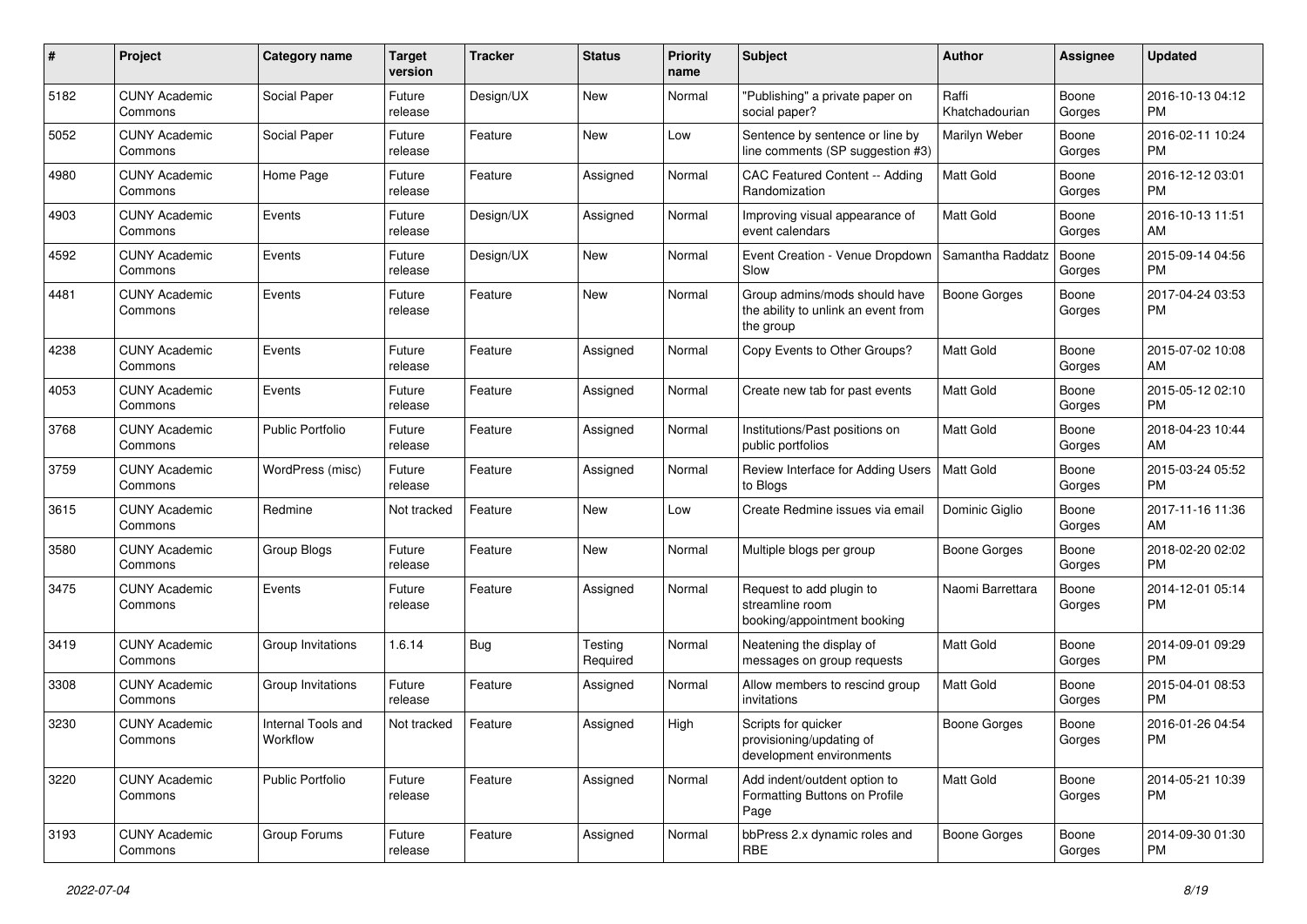| #    | <b>Project</b>                  | <b>Category name</b>     | <b>Target</b><br>version | <b>Tracker</b> | <b>Status</b> | <b>Priority</b><br>name | <b>Subject</b>                                                                 | <b>Author</b>      | Assignee        | <b>Updated</b>                |
|------|---------------------------------|--------------------------|--------------------------|----------------|---------------|-------------------------|--------------------------------------------------------------------------------|--------------------|-----------------|-------------------------------|
| 3080 | <b>CUNY Academic</b><br>Commons | <b>Group Files</b>       | Future<br>release        | Feature        | Assigned      | Low                     | Create a system to keep track of<br>file changes                               | <b>Matt Gold</b>   | Boone<br>Gorges | 2014-02-26 10:04<br><b>PM</b> |
| 3048 | <b>CUNY Academic</b><br>Commons | <b>Public Portfolio</b>  | Future<br>release        | Feature        | New           | Low                     | Images for rich text profile fields                                            | Boone Gorges       | Boone<br>Gorges | 2014-02-19 12:56<br><b>PM</b> |
| 3042 | <b>CUNY Academic</b><br>Commons | <b>Public Portfolio</b>  | Future<br>release        | Feature        | Assigned      | Normal                  | Browsing member interests                                                      | <b>Matt Gold</b>   | Boone<br>Gorges | 2015-03-21 09:04<br><b>PM</b> |
| 3002 | <b>CUNY Academic</b><br>Commons | Search                   | Future<br>release        | Feature        | Assigned      | Normal                  | Overhaul CAC search by using<br>external search appliance                      | Boone Gorges       | Boone<br>Gorges | 2020-07-15 03:05<br><b>PM</b> |
| 2753 | <b>CUNY Academic</b><br>Commons | <b>Public Portfolio</b>  | Future<br>release        | Feature        | New           | Normal                  | Create actual actual tagification in<br>academic interests and other<br>fields | Micki Kaufman      | Boone<br>Gorges | 2015-01-05 08:52<br><b>PM</b> |
| 2618 | <b>NYCDH Community</b><br>Site  |                          |                          | <b>Bug</b>     | Assigned      | Low                     | Mark blogs as spam when created<br>by users marked as spam                     | Matt Gold          | Boone<br>Gorges | 2013-06-09 11:38<br><b>PM</b> |
| 2610 | <b>CUNY Academic</b><br>Commons | Group Invitations        | Future<br>release        | Feature        | Assigned      | Low                     | Request: Custom invitation<br>message to group invites                         | local admin        | Boone<br>Gorges | 2015-11-09 06:13<br><b>PM</b> |
| 2523 | <b>CUNY Academic</b><br>Commons | <b>BuddyPress Docs</b>   | Future<br>release        | Feature        | Assigned      | Normal                  | Allow Users to Upload Images to<br>BP Docs                                     | Matt Gold          | Boone<br>Gorges | 2015-11-09 06:14<br><b>PM</b> |
| 2325 | <b>CUNY Academic</b><br>Commons | BuddyPress (misc)        | Future<br>release        | Feature        | Assigned      | Low                     | Profile should have separate fields<br>for first/last names                    | local admin        | Boone<br>Gorges | 2015-11-09 06:09<br><b>PM</b> |
| 2223 | <b>CUNY Academic</b><br>Commons | <b>WordPress Plugins</b> | Future<br>release        | Feature        | Assigned      | Low                     | Add Participad to the CUNY<br><b>Academic Commons</b>                          | <b>Matt Gold</b>   | Boone<br>Gorges | 2014-09-17 10:03<br><b>PM</b> |
| 2013 | <b>CUNY Academic</b><br>Commons | <b>Public Portfolio</b>  | Future<br>release        | Feature        | Assigned      | Low                     | Have Profile Privacy Options show<br>up only for filled-in fields              | Matt Gold          | Boone<br>Gorges | 2015-11-09 06:09<br><b>PM</b> |
| 1888 | <b>CUNY Academic</b><br>Commons | Home Page                | Future<br>release        | Feature        | Assigned      | Normal                  | Refactor BP MPO Activity Filter to<br>support proper pagination                | Sarah Morgano      | Boone<br>Gorges | 2014-05-01 07:11<br><b>PM</b> |
| 1744 | <b>CUNY Academic</b><br>Commons | <b>BuddyPress Docs</b>   | Future<br>release        | Feature        | Assigned      | Normal                  | Spreadsheet-style Docs                                                         | Boone Gorges       | Boone<br>Gorges | 2015-11-09 06:13<br><b>PM</b> |
| 1562 | <b>CUNY Academic</b><br>Commons | <b>WordPress Plugins</b> | Future<br>release        | Feature        | Assigned      | Low                     | Play with NYT Collaborative<br><b>Authoring Tool</b>                           | <b>Matt Gold</b>   | Boone<br>Gorges | 2015-01-05 08:47<br><b>PM</b> |
| 1508 | <b>CUNY Academic</b><br>Commons | WordPress (misc)         | Future<br>release        | Feature        | Assigned      | Normal                  | Share login cookies across<br>mapped domains                                   | Boone Gorges       | Boone<br>Gorges | 2012-07-02 12:12<br><b>PM</b> |
| 1460 | <b>CUNY Academic</b><br>Commons | Analytics                | Future<br>release        | Feature        | Assigned      | Normal                  | Update System Report                                                           | <b>Brian Foote</b> | Boone<br>Gorges | 2015-11-09 06:13<br><b>PM</b> |
| 1422 | <b>CUNY Academic</b><br>Commons | <b>BuddyPress Docs</b>   | Future<br>release        | Feature        | Assigned      | Normal                  | Make "created Doc" activity icons<br>non-mini                                  | Boone Gorges       | Boone<br>Gorges | 2015-11-09 05:48<br><b>PM</b> |
| 1417 | <b>CUNY Academic</b><br>Commons | <b>BuddyPress Docs</b>   | Future<br>release        | Feature        | Assigned      | Low                     | Bulk actions for BuddyPress Docs                                               | Boone Gorges       | Boone<br>Gorges | 2016-10-17 10:41<br><b>PM</b> |
| 1167 | <b>CUNY Academic</b><br>Commons | <b>Email Invitations</b> | Future<br>release        | Feature        | <b>New</b>    | Low                     | Allow email invitations to be resent                                           | Boone Gorges       | Boone<br>Gorges | 2015-11-12 12:53<br>AM        |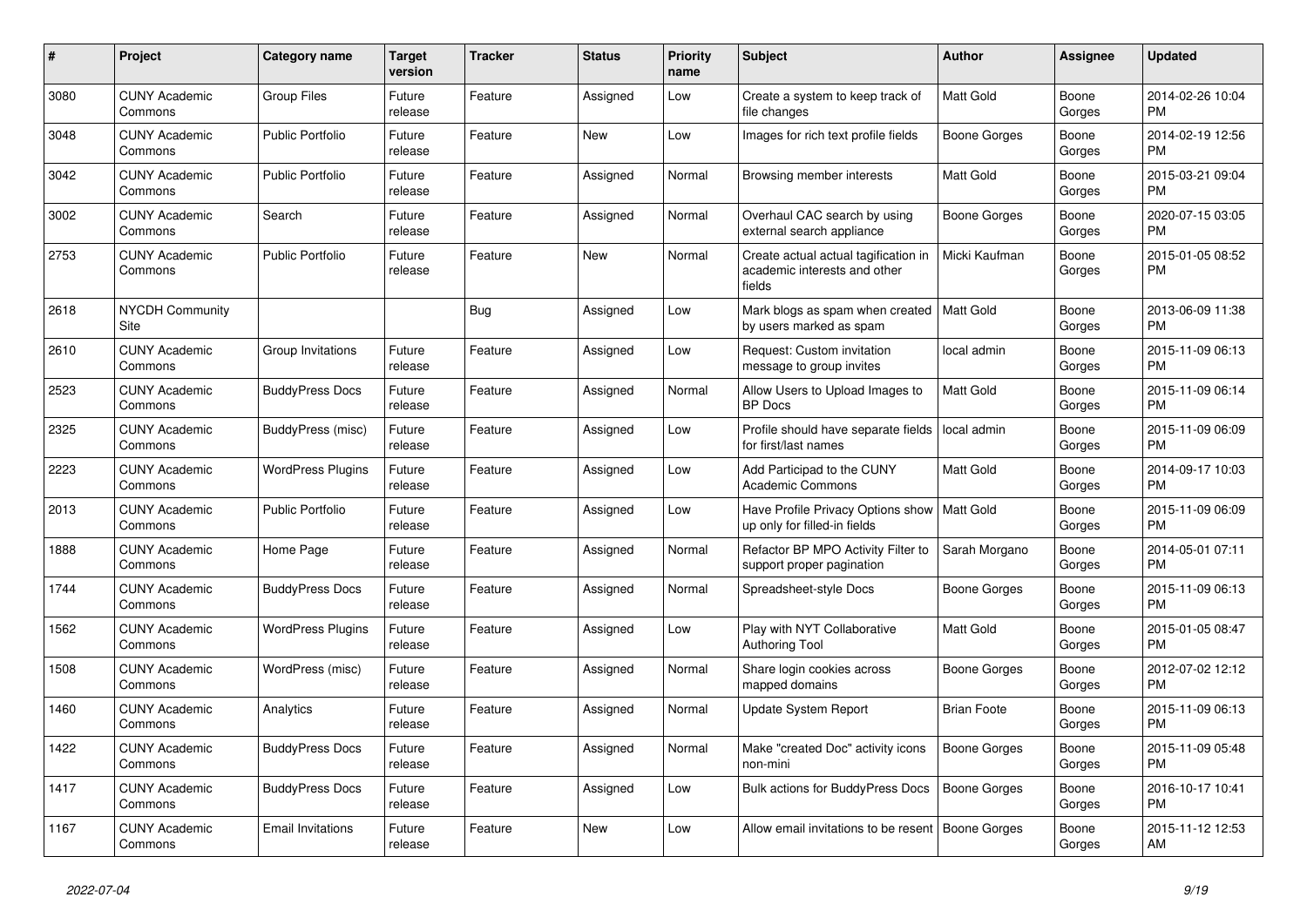| $\#$  | Project                         | <b>Category name</b>     | Target<br>version | <b>Tracker</b> | <b>Status</b> | Priority<br>name | <b>Subject</b>                                                       | <b>Author</b>    | Assignee           | <b>Updated</b>                |
|-------|---------------------------------|--------------------------|-------------------|----------------|---------------|------------------|----------------------------------------------------------------------|------------------|--------------------|-------------------------------|
| 1166  | <b>CUNY Academic</b><br>Commons | <b>Email Invitations</b> | Future<br>release | Feature        | New           | Low              | Better organizational tools for Sent<br>Invites                      | Boone Gorges     | Boone<br>Gorges    | 2015-11-09 06:02<br><b>PM</b> |
| 1165  | <b>CUNY Academic</b><br>Commons | <b>Email Invitations</b> | Future<br>release | Feature        | Assigned      | Low              | Allow saved lists of invitees under<br>Send Invites                  | Boone Gorges     | Boone<br>Gorges    | 2015-11-09 06:03<br><b>PM</b> |
| 658   | <b>CUNY Academic</b><br>Commons | <b>WordPress Plugins</b> | Future<br>release | Feature        | Assigned      | Normal           | Rebulid Sitewide Tag Suggestion                                      | Matt Gold        | Boone<br>Gorges    | 2015-01-05 08:47<br><b>PM</b> |
| 635   | <b>CUNY Academic</b><br>Commons | BuddyPress (misc)        | Future<br>release | Feature        | Assigned      | Normal           | Big Blue Button -<br>Videoconferencing in Groups and<br><b>Blogs</b> | Matt Gold        | Boone<br>Gorges    | 2011-03-14 03:24<br><b>PM</b> |
| 618   | <b>CUNY Academic</b><br>Commons | <b>BuddyPress Docs</b>   | Future<br>release | Feature        | Assigned      | Normal           | <b>BuddyPress Docs: export formats</b>                               | Boone Gorges     | Boone<br>Gorges    | 2015-11-09 05:38<br><b>PM</b> |
| 599   | <b>CUNY Academic</b><br>Commons | BuddyPress (misc)        | Future<br>release | Feature        | Assigned      | Normal           | Consider adding rating plugins for<br><b>BuddyPress/BBPress</b>      | <b>Matt Gold</b> | Boone<br>Gorges    | 2011-08-22 06:50<br><b>PM</b> |
| 585   | <b>CUNY Academic</b><br>Commons | Group Forums             | Future<br>release | Feature        | Assigned      | Normal           | Merge Forum Topics                                                   | Sarah Morgano    | Boone<br>Gorges    | 2011-07-06 04:11<br><b>PM</b> |
| 554   | <b>CUNY Academic</b><br>Commons | BuddyPress (misc)        | Future<br>release | Feature        | Assigned      | Normal           | Add Trackback notifications to<br>site-wide activity feed            | Matt Gold        | Boone<br>Gorges    | 2015-11-09 06:19<br><b>PM</b> |
| 519   | <b>CUNY Academic</b><br>Commons | <b>BuddyPress Docs</b>   | Future<br>release | Feature        | Assigned      | Low              | TOC for individual docs - for new<br>BP "wiki-like" plugin           | scott voth       | Boone<br>Gorges    | 2015-11-09 05:54<br><b>PM</b> |
| 500   | <b>CUNY Academic</b><br>Commons | BuddyPress (misc)        | Future<br>release | Feature        | Assigned      | Normal           | <b>Export Group Data</b>                                             | <b>Matt Gold</b> | Boone<br>Gorges    | 2010-12-19 12:09<br><b>PM</b> |
| 435   | <b>CUNY Academic</b><br>Commons | BuddyPress (misc)        | Future<br>release | Feature        | Assigned      | Normal           | Include Avatar Images in Forum<br><b>Post Notification Emails</b>    | Matt Gold        | Boone<br>Gorges    | 2010-12-08 12:40<br><b>PM</b> |
| 377   | <b>CUNY Academic</b><br>Commons | BuddyPress (misc)        | Future<br>release | Feature        | Assigned      | Normal           | Like buttons                                                         | Matt Gold        | Boone<br>Gorges    | 2010-11-16 05:13<br><b>PM</b> |
| 287   | <b>CUNY Academic</b><br>Commons | WordPress (misc)         | Future<br>release | Feature        | Assigned      | Normal           | Create troubleshooting tool for<br>account sign-up                   | Matt Gold        | Boone<br>Gorges    | 2015-11-09 06:17<br><b>PM</b> |
| 58    | <b>CUNY Academic</b><br>Commons | BuddyPress (misc)        | Future<br>release | Feature        | Assigned      | Low              | Make member search sortable by<br>last name                          | Roberta Brody    | Boone<br>Gorges    | 2010-08-26 02:38<br><b>PM</b> |
| 10354 | <b>CUNY Academic</b><br>Commons | <b>Public Portfolio</b>  | Future<br>release | Feature        | New           | Normal           | Opt out of Having a Profile Page                                     | scott voth       | <b>Chris Stein</b> | 2020-05-12 10:43<br>AM        |
| 9028  | <b>CUNY Academic</b><br>Commons | Onboarding               | Future<br>release | Feature        | Assigned      | Normal           | suggest groups to new members<br>during the registration process     | Matt Gold        | Chris Stein        | 2018-10-24 12:34<br><b>PM</b> |
| 5827  | <b>CUNY Academic</b><br>Commons | <b>Public Portfolio</b>  | Future<br>release | Bug            | Assigned      | Normal           | Academic Interests square bracket<br>links not working               | scott voth       | Chris Stein        | 2016-08-11 11:59<br><b>PM</b> |
| 3770  | <b>CUNY Academic</b><br>Commons | <b>Public Portfolio</b>  | Future<br>release | Feature        | Assigned      | Normal           | Improve Layout/Formatting of<br>Positions Area on Public Portfolios  | Matt Gold        | Chris Stein        | 2015-04-01 09:17<br><b>PM</b> |
| 3354  | <b>CUNY Academic</b><br>Commons | <b>Group Files</b>       | Future<br>release | Feature        | Assigned      | Low              | Allow Group Download of Multiple<br><b>Selected Files</b>            | Matt Gold        | Chris Stein        | 2014-08-01 08:50<br>AM        |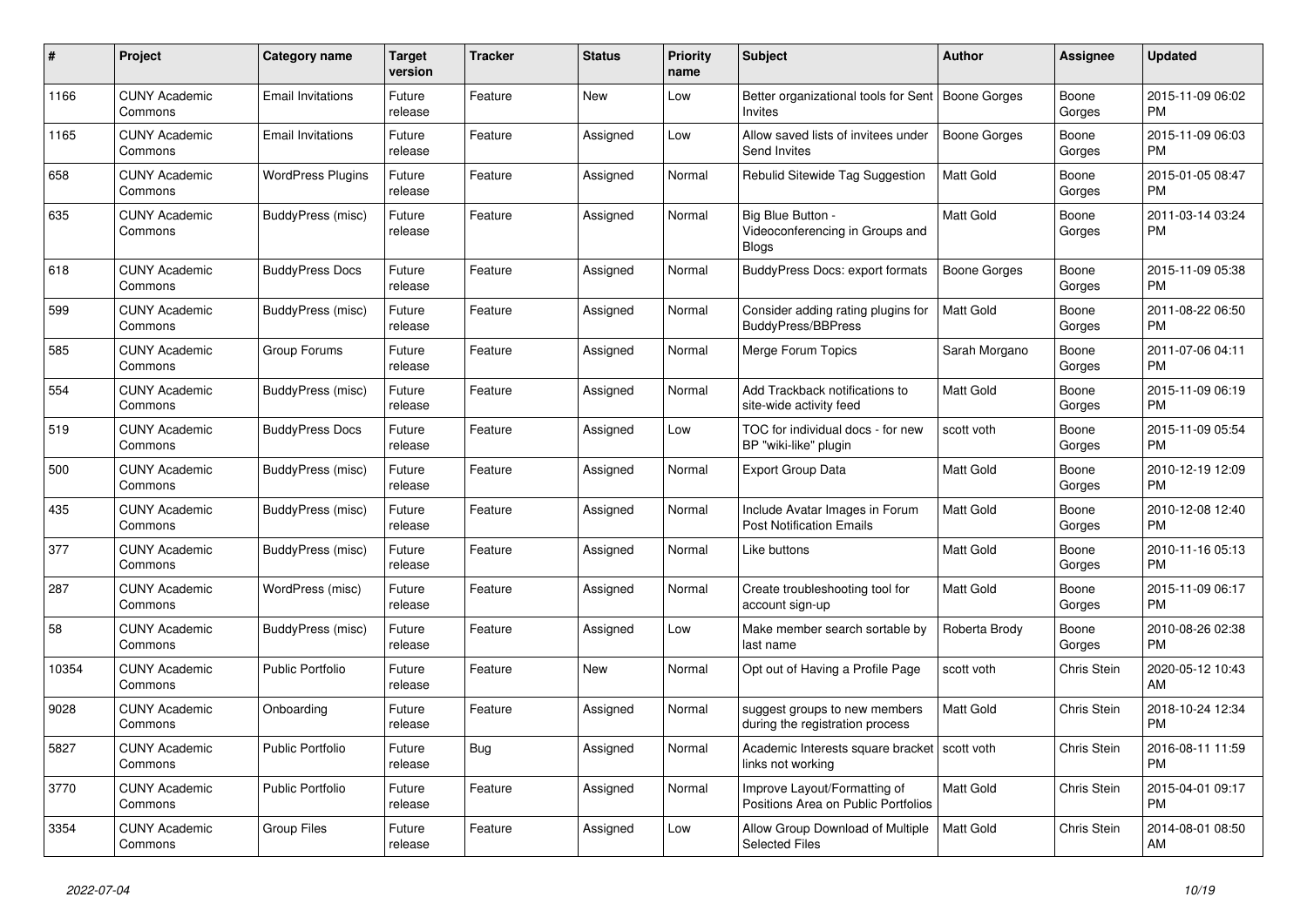| $\pmb{\#}$ | <b>Project</b>                                                          | <b>Category name</b>           | <b>Target</b><br>version | <b>Tracker</b> | <b>Status</b>        | <b>Priority</b><br>name | <b>Subject</b>                                                   | <b>Author</b>    | Assignee            | <b>Updated</b>                |
|------------|-------------------------------------------------------------------------|--------------------------------|--------------------------|----------------|----------------------|-------------------------|------------------------------------------------------------------|------------------|---------------------|-------------------------------|
| 3330       | <b>CUNY Academic</b><br>Commons                                         | My Commons                     | Future<br>release        | Feature        | Assigned             | Normal                  | "Commons Information" tool                                       | Boone Gorges     | Chris Stein         | 2014-09-22 08:46<br><b>PM</b> |
| 3059       | <b>CUNY Academic</b><br>Commons                                         | Group Forums                   | Future<br>release        | Design/UX      | New                  | Normal                  | Forum Post Permissable Content<br><b>Explanatory Text</b>        | Chris Stein      | Chris Stein         | 2015-04-02 11:27<br>AM        |
| 2881       | <b>CUNY Academic</b><br>Commons                                         | <b>Public Portfolio</b>        | Future<br>release        | Feature        | Assigned             | Normal                  | Redesign the UX for Profiles                                     | Chris Stein      | Chris Stein         | 2016-10-13 12:45<br><b>PM</b> |
| 2832       | <b>CUNY Academic</b><br>Commons                                         | <b>Public Portfolio</b>        | Future<br>release        | Feature        | Assigned             | Normal                  | Improve interface for (not)<br>auto-linking profile fields       | Boone Gorges     | Chris Stein         | 2015-01-05 08:52<br><b>PM</b> |
| 2754       | <b>CUNY Academic</b><br>Commons                                         | Design                         | Future<br>release        | Feature        | Assigned             | Normal                  | Determine strategy for CAC logo<br>handling in top header        | Micki Kaufman    | Chris Stein         | 2015-01-05 08:53<br><b>PM</b> |
| 1544       | <b>CUNY Academic</b><br>Commons                                         | Groups (misc)                  | Future<br>release        | Feature        | Reporter<br>Feedback | Normal                  | Group Filtering and Sorting                                      | Matt Gold        | Chris Stein         | 2019-03-01 02:25<br><b>PM</b> |
| 860        | <b>CUNY Academic</b><br>Commons                                         | Design                         | Future<br>release        | Design/UX      | Assigned             | Normal                  | <b>Standardize Button Treatment</b><br><b>Across the Commons</b> | Chris Stein      | Chris Stein         | 2014-05-01 09:45<br>AM        |
| 365        | <b>CUNY Academic</b><br>Commons                                         | WordPress (misc)               | Future<br>release        | Feature        | Assigned             | Normal                  | <b>Create Mouseover Tooltips</b><br>throughout Site              | Matt Gold        | Chris Stein         | 2015-11-09 06:18<br><b>PM</b> |
| 8078       | <b>CUNY Academic</b><br>Commons                                         | <b>WordPress Plugins</b>       | Future<br>release        | System Upgrade | Assigned             | Normal                  | <b>CommentPress Updates</b>                                      | Margaret Galvan  | Christian<br>Wach   | 2017-05-08 03:49<br><b>PM</b> |
| 13199      | <b>CUNY Academic</b><br>Commons                                         | Group Forums                   | Future<br>release        | Feature        | <b>New</b>           | Normal                  | Favoring Groups over bbPress<br>plugin                           | Colin McDonald   | Colin<br>McDonald   | 2021-11-19 12:28<br><b>PM</b> |
| 5268       | <b>CUNY Academic</b><br>Commons                                         | Group Forums                   | Future<br>release        | Bug            | Assigned             | Normal                  | Long-time to post to multiple<br>groups                          | Luke Waltzer     | Daniel Jones        | 2016-09-07 06:31<br><b>PM</b> |
| 4438       | <b>CUNY Academic</b><br>Commons                                         | Events                         | Future<br>release        | Bug            | Assigned             | Normal                  | Events Calendar - Export<br><b>Recurring Events</b>              | scott voth       | Daniel Jones        | 2016-05-23 04:25<br><b>PM</b> |
| 2167       | <b>CUNY Academic</b><br>Commons                                         | WordPress (misc)               | Future<br>release        | Bug            | Assigned             | Normal                  | <b>CAC-Livestream Plugin Issues</b>                              | Michael Smith    | Dominic<br>Giglio   | 2015-01-02 03:06<br><b>PM</b> |
| 1983       | <b>CUNY Academic</b><br>Commons                                         | Home Page                      | Future<br>release        | Feature        | Assigned             | Low                     | Media Library integration with<br>Featured Content plugin        | Boone Gorges     | Dominic<br>Giglio   | 2014-03-17 10:34<br>AM        |
| 940        | <b>CUNY Academic</b><br>Commons                                         | Redmine                        | Future<br>release        | Feature        | Assigned             | Low                     | Communication with users after<br>releases                       | Matt Gold        | Dominic<br>Giglio   | 2012-09-09 04:36<br><b>PM</b> |
| 412        | <b>CUNY Academic</b><br>Commons                                         | <b>WordPress Themes</b>        | Future<br>release        | Feature        | Assigned             | Normal                  | <b>Featured Themes</b>                                           | Matt Gold        | Dominic<br>Giglio   | 2015-01-05 08:44<br><b>PM</b> |
| 12062      | AD/O365 Transition<br>from NonMatric to<br><b>Matriculated Students</b> |                                |                          | Feature        | In Progress          | Normal                  | create solution and console<br>project                           | Emilio Rodriguez | Emilio<br>Rodriguez | 2019-11-12 03:56<br><b>PM</b> |
| 9835       | <b>CUNY Academic</b><br>Commons                                         | Group Forums                   | Future<br>release        | Bug            | Assigned             | Normal                  | add a "like" function?                                           | Marilyn Weber    | <b>Erik Trainer</b> | 2018-06-05 01:49<br><b>PM</b> |
| 15194      | CUNY Academic<br>Commons                                                | Internal Tools and<br>Workflow | 2.1.0                    | Feature        | <b>New</b>           | Normal                  | PHPCS sniff for un-restored<br>switch_to_blog() calls            | Boone Gorges     | Jeremy Felt         | 2022-05-26 10:45<br>AM        |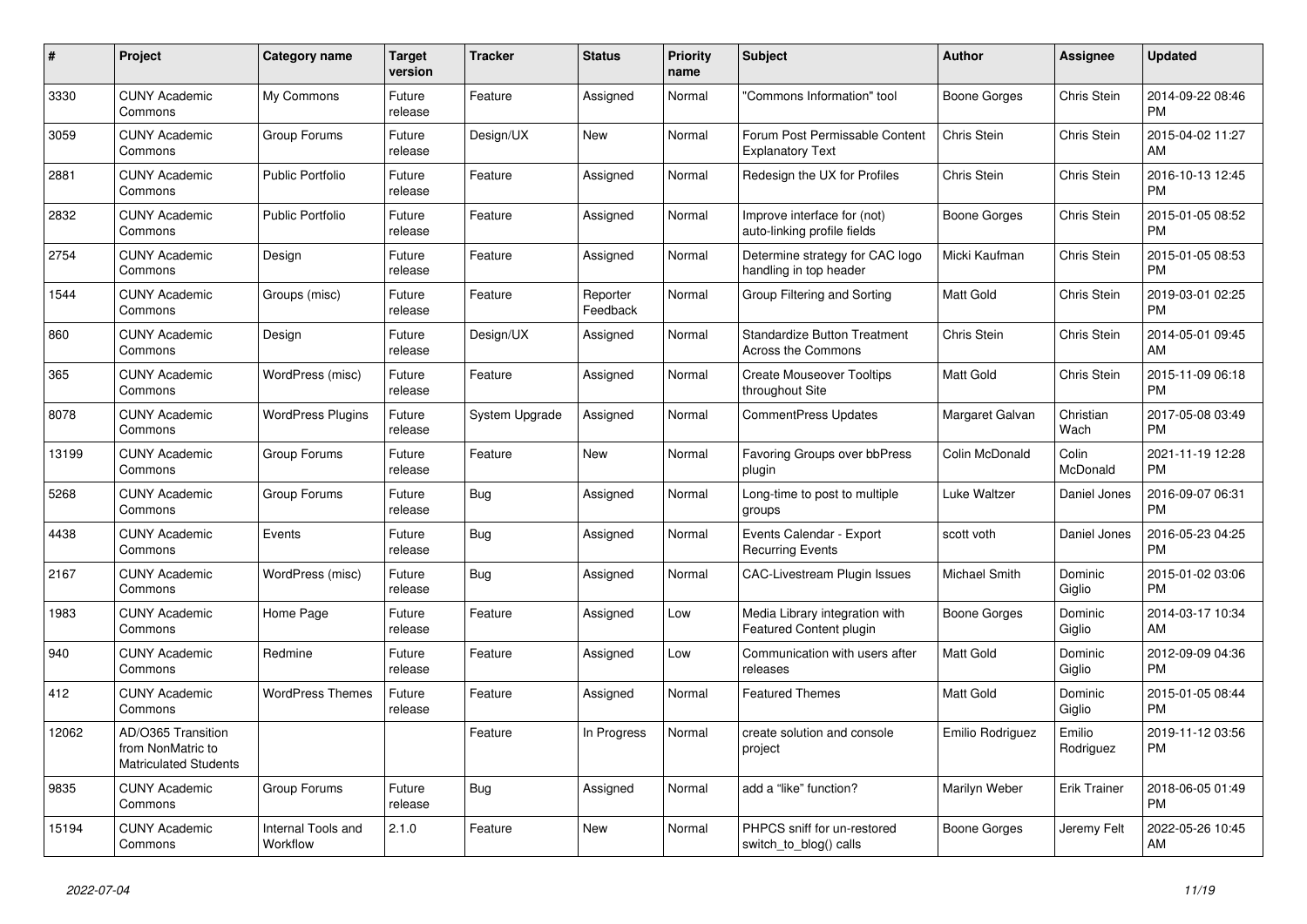| #     | Project                         | <b>Category name</b>           | <b>Target</b><br>version | <b>Tracker</b> | <b>Status</b>        | <b>Priority</b><br>name | <b>Subject</b>                                                                        | <b>Author</b>           | <b>Assignee</b>    | <b>Updated</b>                |
|-------|---------------------------------|--------------------------------|--------------------------|----------------|----------------------|-------------------------|---------------------------------------------------------------------------------------|-------------------------|--------------------|-------------------------------|
| 13891 | <b>CUNY Academic</b><br>Commons | Internal Tools and<br>Workflow | 2.1.0                    | Feature        | New                  | Normal                  | Migrate automated linting to<br>GitHub Actions                                        | Boone Gorges            | Jeremy Felt        | 2022-06-29 11:13<br>AM.       |
| 13331 | <b>CUNY Academic</b><br>Commons | Site cloning                   | Future<br>release        | Bug            | New                  | Normal                  | Combine Site Template and Clone<br>operations                                         | Boone Gorges            | Jeremy Felt        | 2021-11-19 12:39<br><b>PM</b> |
| 14475 | <b>CUNY Academic</b><br>Commons |                                | Not tracked              | Publicity      | New                  | Normal                  | OER Showcase Page                                                                     | Laurie Hurson           | Laurie Hurson      | 2021-09-14 10:46<br>AM        |
| 12446 | <b>CUNY Academic</b><br>Commons | Groups (misc)                  | Future<br>release        | Feature        | Reporter<br>Feedback | Normal                  | Toggle default site to group forum<br>posting                                         | Laurie Hurson           | Laurie Hurson      | 2020-03-10 11:57<br>AM        |
| 11879 | <b>CUNY Academic</b><br>Commons |                                | Not tracked              | Bug            | New                  | Normal                  | Hypothesis comments appearing<br>on multiple, different pdfs across<br>blogs          | Laurie Hurson           | Laurie Hurson      | 2019-09-19 02:39<br>PM        |
| 11517 | <b>CUNY Academic</b><br>Commons |                                | Not tracked              | Feature        | Assigned             | Normal                  | wp-accessibility plugin should not<br>strip 'target="_blank"' by default              | Boone Gorges            | Laurie Hurson      | 2019-09-24 09:57<br>AM        |
| 8666  | <b>CUNY Academic</b><br>Commons | Teaching                       | Not tracked              | Documentation  | Assigned             | Normal                  | Create Teaching on the Commons<br>Resource Page                                       | <b>Matt Gold</b>        | Laurie Hurson      | 2019-09-23 03:16<br><b>PM</b> |
| 6078  | <b>CUNY Academic</b><br>Commons | Blogs (BuddyPress)             | Future<br>release        | Feature        | New                  | Normal                  | Explore Adding Network Blog<br>Metadata Plugin                                        | Luke Waltzer            | Luke Waltzer       | 2016-10-11 10:29<br><b>PM</b> |
| 5955  | <b>CUNY Academic</b><br>Commons | Outreach                       | Future<br>release        | Feature        | Assigned             | Normal                  | Create auto-newsletter for<br>commons members                                         | <b>Matt Gold</b>        | Luke Waltzer       | 2016-08-30 10:34<br>AM        |
| 2666  | <b>CUNY Academic</b><br>Commons | About page                     | Not tracked              | Documentation  | Assigned             | Normal                  | <b>Update About Text</b>                                                              | Chris Stein             | Luke Waltzer       | 2016-03-04 11:19<br>AM        |
| 12392 | <b>CUNY Academic</b><br>Commons | Help/Codex                     | Not tracked              | Documentation  | New                  | Normal                  | <b>Updates to Common Commons</b><br>Questions on Help Page                            | scott voth              | Margaret<br>Galvan | 2020-02-11 10:53<br>AM        |
| 8211  | <b>CUNY Academic</b><br>Commons | <b>WordPress Themes</b>        | Future<br>release        | Feature        | New                  | Normal                  | Theme Suggestions: Material<br>Design-Inspired Themes                                 | Margaret Galvan         | Margaret<br>Galvan | 2017-08-07 02:48<br><b>PM</b> |
| 7828  | <b>CUNY Academic</b><br>Commons |                                | Not tracked              | Feature        | Assigned             | Normal                  | Theme Assessment 2017                                                                 | Margaret Galvan         | Margaret<br>Galvan | 2017-05-02 10:41<br><b>PM</b> |
| 6298  | <b>CUNY Academic</b><br>Commons | <b>User Experience</b>         | Not tracked              | Design/UX      | Assigned             | Normal                  | Examine data from survey                                                              | <b>Matt Gold</b>        | Margaret<br>Galvan | 2016-10-14 12:16<br><b>PM</b> |
| 12382 | <b>CUNY Academic</b><br>Commons | Membership                     | Not tracked              | Support        | <b>New</b>           | Normal                  | Email request change                                                                  | Marilyn Weber           | Marilyn<br>Weber   | 2020-02-06 12:56<br><b>PM</b> |
| 9420  | <b>CUNY Academic</b><br>Commons | cuny.is                        | Not tracked              | Feature        | <b>New</b>           | Normal                  | Request for http://cuny.is/streams                                                    | Raffi<br>Khatchadourian | Marilyn<br>Weber   | 2018-04-02 10:08<br>AM        |
| 8837  | <b>CUNY Academic</b><br>Commons |                                | Not tracked              | Feature        | Assigned             | Normal                  | Create a form to request info from<br>people requesting premium<br>themes and plugins | Matt Gold               | Marilyn<br>Weber   | 2017-11-14 03:35<br>PM        |
| 3509  | <b>CUNY Academic</b><br>Commons | Publicity                      | 1.7                      | Publicity      | New                  | Normal                  | Create 1.7 digital signage imagery                                                    | Micki Kaufman           | Marilyn<br>Weber   | 2014-10-01 12:40<br><b>PM</b> |
| 12484 | <b>CUNY Academic</b><br>Commons |                                | Not tracked              | Support        | Reporter<br>Feedback | Normal                  | Sign up Code for COIL Course<br>starting in March                                     | Laurie Hurson           | Matt Gold          | 2020-03-02 02:26<br><b>PM</b> |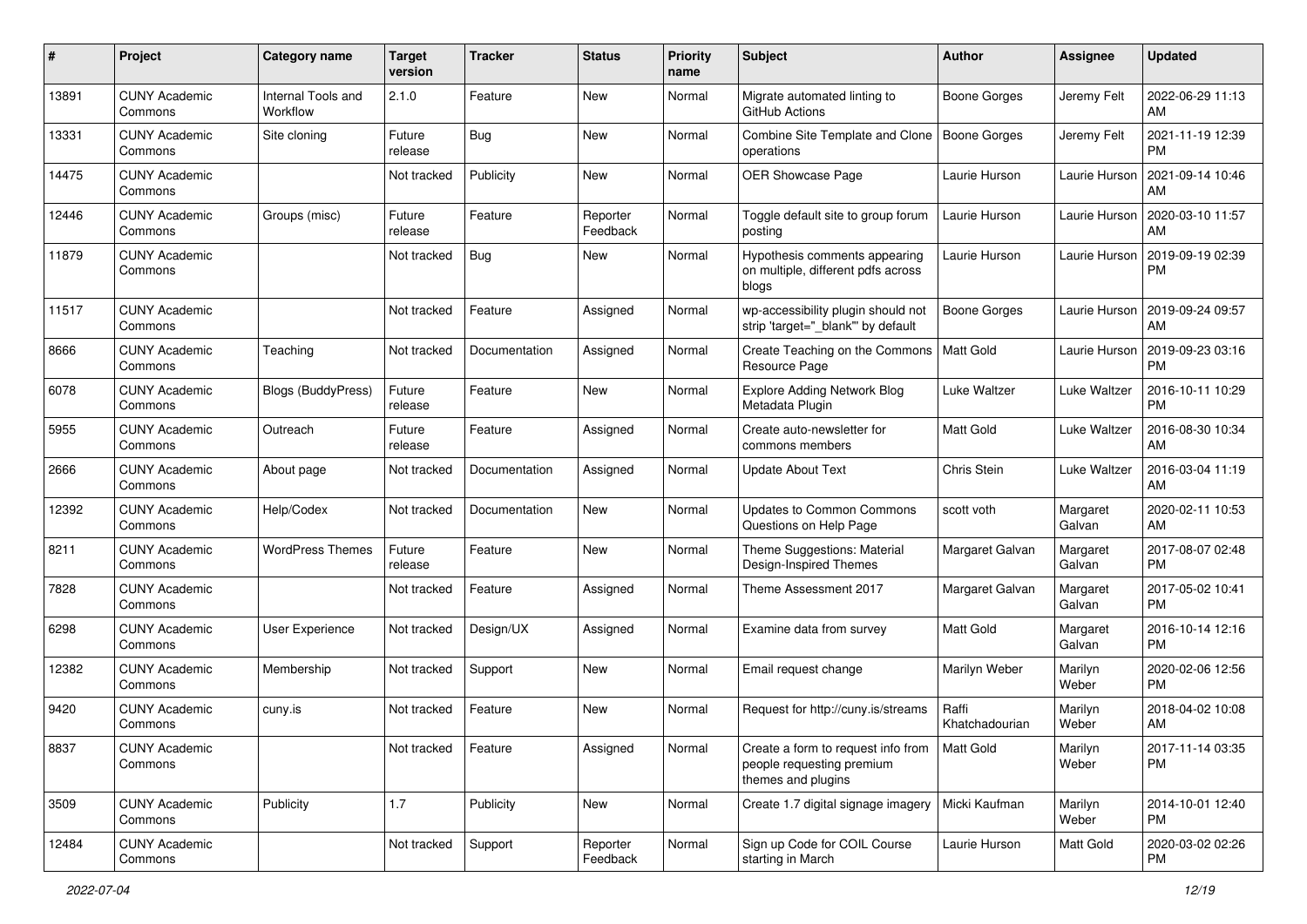| #     | <b>Project</b>                        | Category name            | <b>Target</b><br>version | <b>Tracker</b> | <b>Status</b>        | <b>Priority</b><br>name | <b>Subject</b>                                                                       | <b>Author</b>           | Assignee           | <b>Updated</b>                |
|-------|---------------------------------------|--------------------------|--------------------------|----------------|----------------------|-------------------------|--------------------------------------------------------------------------------------|-------------------------|--------------------|-------------------------------|
| 11545 | <b>CUNY Academic</b><br>Commons       | <b>WordPress Plugins</b> | Not tracked              | Support        | New                  | Normal                  | <b>Twitter searches in WordPress</b>                                                 | Gina Cherry             | Matt Gold          | 2019-09-23 01:03<br><b>PM</b> |
| 11493 | <b>CUNY Academic</b><br>Commons       | Domain Mapping           | Not tracked              | Support        | Reporter<br>Feedback | Normal                  | Domain Mapping Request - Talia<br>Schaffer                                           | scott voth              | Matt Gold          | 2019-08-06 08:39<br>AM        |
| 10839 | <b>CUNY Academic</b><br>Commons       | About page               | Not tracked              | Support        | <b>New</b>           | Normal                  | <b>Mission Statement Needs</b><br>Revision                                           | scott voth              | Matt Gold          | 2018-12-26 10:58<br>AM        |
| 9015  | <b>CUNY Academic</b><br>Commons       | Groups (misc)            | Not tracked              | Outreach       | Assigned             | Normal                  | Email group admins the email<br>addresses of their groups                            | Matt Gold               | Matt Gold          | 2018-01-02 09:54<br>AM        |
| 8898  | <b>CUNY Academic</b><br>Commons       | Social Paper             | Not tracked              | Feature        | Assigned             | Normal                  | Usage data on docs and social<br>paper                                               | Matt Gold               | Matt Gold          | 2017-11-16 11:32<br>AM        |
| 8607  | <b>CUNY Academic</b><br>Commons       |                          | Not tracked              | Support        | New                  | Normal                  | Paypal?                                                                              | Marilyn Weber           | Matt Gold          | 2018-05-15 01:37<br><b>PM</b> |
| 8498  | <b>CUNY Academic</b><br>Commons       | <b>WordPress Plugins</b> | Future<br>release        | Feature        | <b>New</b>           | Low                     | <b>Gravity Forms Email Users</b>                                                     | Raffi<br>Khatchadourian | Matt Gold          | 2017-10-13 12:58<br><b>PM</b> |
| 4972  | <b>CUNY Academic</b><br>Commons       | Analytics                | Not tracked              | Bug            | New                  | Normal                  | <b>Newsletter Analytics</b>                                                          | Stephen Real            | Matt Gold          | 2015-12-09 12:54<br><b>PM</b> |
| 4225  | <b>CUNY Academic</b><br>Commons       | DiRT Integration         | Future<br>release        | Design/UX      | New                  | Normal                  | Add information to DIRT page (in<br>Create a Group)                                  | Samantha Raddatz        | Matt Gold          | 2015-06-26 03:14<br><b>PM</b> |
| 3691  | <b>CUNY Academic</b><br>Commons       | <b>WordPress Plugins</b> | Future<br>release        | Bug            | <b>New</b>           | Normal                  | <b>WPMU Domain Mapping</b><br>Debugging on cdev                                      | Raymond Hoh             | Matt Gold          | 2014-12-12 09:04<br>AM        |
| 3657  | <b>CUNY Academic</b><br>Commons       | WordPress (misc)         | Not tracked              | Feature        | New                  | Normal                  | Create alert for GC email<br>addresses                                               | Matt Gold               | Matt Gold          | 2016-04-14 11:29<br><b>PM</b> |
| 2573  | <b>NYCDH Community</b><br><b>Site</b> |                          |                          | Feature        | Reporter<br>Feedback | Normal                  | Add dh_nyc twitter list feed to site                                                 | Mark Newton             | Matt Gold          | 2013-05-16 11:42<br><b>PM</b> |
| 2175  | <b>CUNY Academic</b><br>Commons       | WordPress (misc)         | Not tracked              | Support        | Assigned             | Normal                  | Subscibe 2 vs. Jetpack<br>subscription options                                       | local admin             | Matt Gold          | 2016-01-26 04:58<br><b>PM</b> |
| 370   | <b>CUNY Academic</b><br>Commons       | Registration             | Future<br>release        | Feature        | Assigned             | High                    | <b>Guest Accounts</b>                                                                | <b>Matt Gold</b>        | Matt Gold          | 2015-04-09 09:33<br><b>PM</b> |
| 8902  | <b>CUNY Academic</b><br>Commons       | Design                   | Not tracked              | Feature        | Assigned             | Normal                  | Report back on research on<br><b>BuddyPress themes</b>                               | Matt Gold               | Michael Smith      | 2017-11-10 12:31<br><b>PM</b> |
| 3506  | <b>CUNY Academic</b><br>Commons       | Publicity                | 1.7                      | Publicity      | <b>New</b>           | Normal                  | Prepare 1.7 email messaging                                                          | Micki Kaufman           | Micki<br>Kaufman   | 2014-10-01 12:36<br><b>PM</b> |
| 7624  | <b>CUNY Academic</b><br>Commons       | BuddyPress (misc)        | Future<br>release        | Design/UX      | New                  | Normal                  | <b>BP Notifications</b>                                                              | Luke Waltzer            | Paige Dupont       | 2017-02-08 10:43<br><b>PM</b> |
| 6392  | <b>CUNY Academic</b><br>Commons       | Group Forums             | Future<br>release        | Design/UX      | Assigned             | Low                     | Composition/Preview Panes in<br>Forum Posts                                          | Luke Waltzer            | Paige Dupont       | 2016-10-21 04:26<br><b>PM</b> |
| 11393 | <b>CUNY Academic</b><br>Commons       |                          | Not tracked              | Publicity      | <b>New</b>           | Normal                  | After 1.15 release, ceate a hero<br>slide and post about adding a site<br>to a group | scott voth              | Patrick<br>Sweenev | 2019-05-14 10:32<br>AM        |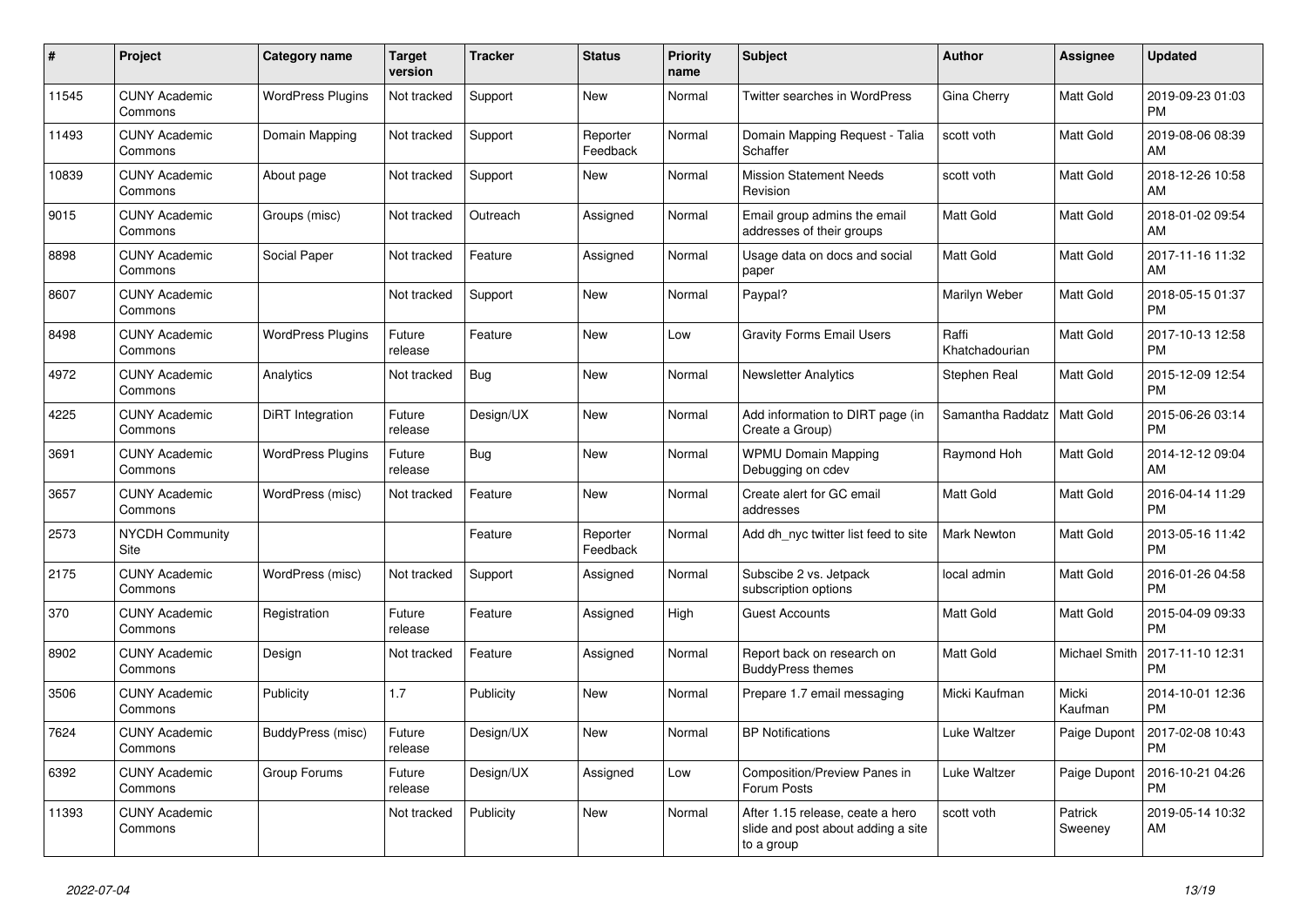| $\#$  | Project                         | <b>Category name</b>       | <b>Target</b><br>version | <b>Tracker</b> | <b>Status</b>        | Priority<br>name | <b>Subject</b>                                                  | <b>Author</b>           | <b>Assignee</b> | <b>Updated</b>                |
|-------|---------------------------------|----------------------------|--------------------------|----------------|----------------------|------------------|-----------------------------------------------------------------|-------------------------|-----------------|-------------------------------|
| 16319 | <b>CUNY Academic</b><br>Commons | <b>WordPress Plugins</b>   | 2.0.3                    | Bug            | <b>New</b>           | Normal           | Request for Events Calendar Pro<br>5.14.2 update                | Raymond Hoh             | Raymond<br>Hoh  | 2022-07-01 04:16<br><b>PM</b> |
| 16245 | <b>CUNY Academic</b><br>Commons | WordPress (misc)           |                          | Bug            | Reporter<br>Feedback | Normal           | Save Button missing on<br>WordPress Profile page                | scott voth              | Raymond<br>Hoh  | 2022-06-16 03:09<br><b>PM</b> |
| 16177 | <b>CUNY Academic</b><br>Commons | Reply By Email             |                          | <b>Bug</b>     | New                  | Normal           | Switch to Inbound mode for RBE                                  | Raymond Hoh             | Raymond<br>Hoh  | 2022-05-30 04:32<br><b>PM</b> |
| 16110 | <b>CUNY Academic</b><br>Commons |                            |                          | Support        | Reporter<br>Feedback | Normal           | remove Creative Commons<br>license from pages?                  | Marilyn Weber           | Raymond<br>Hoh  | 2022-05-17 06:11<br><b>PM</b> |
| 15516 | <b>CUNY Academic</b><br>Commons | <b>WordPress Plugins</b>   |                          | Bug            | Reporter<br>Feedback | Normal           | Can't publish or save draft of post<br>on wordpress.com         | Raffi<br>Khatchadourian | Raymond<br>Hoh  | 2022-03-02 05:52<br><b>PM</b> |
| 14994 | <b>CUNY Academic</b><br>Commons | cdev.gc.cuny.edu           | Not tracked              | Support        | In Progress          | Normal           | Clear Cache on CDEV                                             | scott voth              | Raymond<br>Hoh  | 2021-12-07 03:51<br><b>PM</b> |
| 14983 | <b>CUNY Academic</b><br>Commons | WordPress (misc)           | Not tracked              | Support        | Reporter<br>Feedback | Normal           | "Read More" tag not working                                     | Rebecca Krisel          | Raymond<br>Hoh  | 2021-11-23 01:17<br><b>PM</b> |
| 14496 | <b>CUNY Academic</b><br>Commons | Domain Mapping             | Future<br>release        | Bug            | New                  | Normal           | Mapped domain SSO uses<br>third-party cookies                   | Raymond Hoh             | Raymond<br>Hoh  | 2021-05-24 04:03<br><b>PM</b> |
| 13946 | <b>CUNY Academic</b><br>Commons | <b>WordPress Plugins</b>   | 2.1.0                    | Support        | Assigned             | Normal           | Custom Embed handler For<br>OneDrive files                      | scott voth              | Raymond<br>Hoh  | 2022-05-26 10:46<br>AM        |
| 13457 | <b>CUNY Academic</b><br>Commons | Group Forums               | 2.0.3                    | <b>Bug</b>     | <b>New</b>           | High             | Forum post not sending<br>notifications                         | Filipa Calado           | Raymond<br>Hoh  | 2022-06-29 11:32<br>AM        |
| 13430 | <b>CUNY Academic</b><br>Commons | Reply By Email             | Not tracked              | Bug            | New                  | Normal           | Delay in RBE                                                    | Luke Waltzer            | Raymond<br>Hoh  | 2020-10-13 11:16<br>AM        |
| 13358 | <b>CUNY Academic</b><br>Commons | Group Forums               | Future<br>release        | Feature        | New                  | Normal           | Improved UI for group forum<br>threading settings               | Boone Gorges            | Raymond<br>Hoh  | 2021-11-19 12:27<br><b>PM</b> |
| 13328 | <b>CUNY Academic</b><br>Commons | Group Forums               | Not tracked              | Bug            | Reporter<br>Feedback | Normal           | cross-posting in two related<br>groups                          | Marilyn Weber           | Raymond<br>Hoh  | 2020-09-15 10:39<br><b>PM</b> |
| 13286 | <b>CUNY Academic</b><br>Commons |                            | Not tracked              | Support        | New                  | Normal           | problem connecting with<br><b>WordPress app</b>                 | Marilyn Weber           | Raymond<br>Hoh  | 2020-09-08 11:16<br>AM        |
| 12741 | <b>CUNY Academic</b><br>Commons | <b>WordPress Plugins</b>   | Not tracked              | Support        | Reporter<br>Feedback | Normal           | Tableau Public Viz Block                                        | Marilyn Weber           | Raymond<br>Hoh  | 2020-05-12 11:00<br>AM        |
| 12004 | <b>CUNY Academic</b><br>Commons |                            | Not tracked              | Support        | Reporter<br>Feedback | Normal           | Notifications for spam blog<br>comments                         | Gina Cherry             | Raymond<br>Hoh  | 2019-11-01 12:05<br><b>PM</b> |
| 11971 | <b>CUNY Academic</b><br>Commons | <b>Email Notifications</b> | Future<br>release        | Bug            | Reporter<br>Feedback | Low              | Pictures obscured in emailed post<br>notifications              | Marilyn Weber           | Raymond<br>Hoh  | 2019-11-21 01:14<br><b>PM</b> |
| 11649 | <b>CUNY Academic</b><br>Commons | <b>WordPress Plugins</b>   | 2.0.3                    | Bug            | In Progress          | Normal           | CC license displayed on every<br>page                           | Gina Cherry             | Raymond<br>Hoh  | 2022-06-29 11:32<br>AM        |
| 11624 | <b>CUNY Academic</b><br>Commons | WordPress (misc)           | Not tracked              | Support        | New                  | Normal           | Change pages into posts or swap<br>database for a Commons site? | Stephen Klein           | Raymond<br>Hoh  | 2019-07-09 11:04<br>AM        |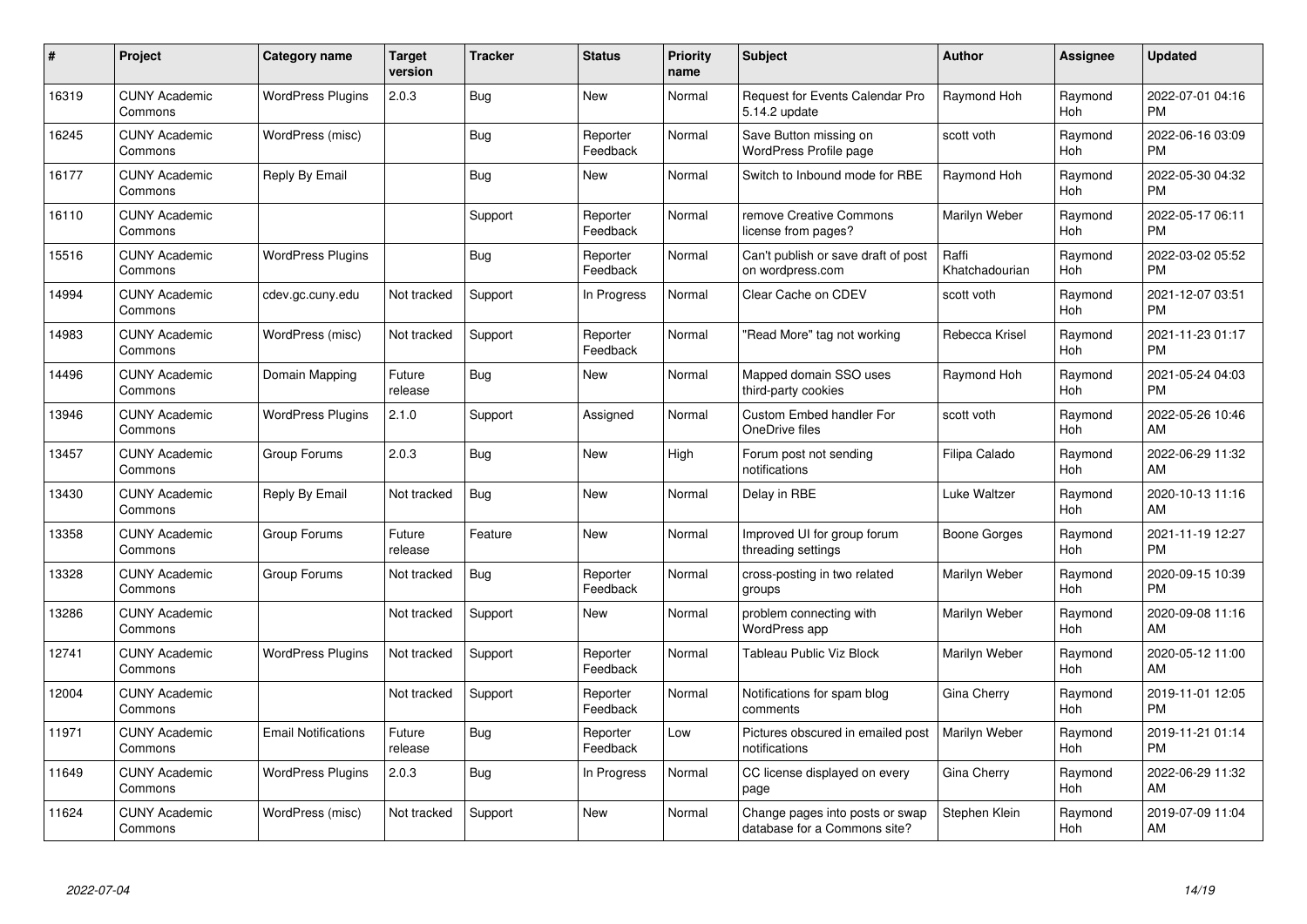| #     | Project                         | <b>Category name</b>      | <b>Target</b><br>version | <b>Tracker</b> | <b>Status</b>        | <b>Priority</b><br>name | <b>Subject</b>                                                     | <b>Author</b>        | Assignee       | <b>Updated</b>                |
|-------|---------------------------------|---------------------------|--------------------------|----------------|----------------------|-------------------------|--------------------------------------------------------------------|----------------------|----------------|-------------------------------|
| 11243 | <b>CUNY Academic</b><br>Commons | BuddyPress (misc)         | Future<br>release        | Bug            | <b>New</b>           | Normal                  | Audit bp-custom.php                                                | Raymond Hoh          | Raymond<br>Hoh | 2022-04-26 11:59<br>AM        |
| 11149 | <b>CUNY Academic</b><br>Commons |                           | Not tracked              | Support        | Reporter<br>Feedback | Normal                  | comments getting blocked                                           | Marilyn Weber        | Raymond<br>Hoh | 2019-03-26 11:40<br>AM        |
| 10659 | <b>CUNY Academic</b><br>Commons | Group Forums              | Future<br>release        | Feature        | Assigned             | Normal                  | Post to multiple groups via email                                  | <b>Matt Gold</b>     | Raymond<br>Hoh | 2018-11-15 12:54<br>AM        |
| 10262 | <b>CUNY Academic</b><br>Commons |                           | Not tracked              | Bug            | Reporter<br>Feedback | Normal                  | Newsletter Plugin: Broken Image<br>at Bottom of All Newsletters    | Mark Webb            | Raymond<br>Hoh | 2018-08-30 05:17<br><b>PM</b> |
| 9729  | <b>CUNY Academic</b><br>Commons | <b>SEO</b>                | Not tracked              | Support        | <b>New</b>           | Normal                  | 503 Errors showing on<br>newlaborforum.cuny.edu                    | Diane Krauthamer     | Raymond<br>Hoh | 2018-05-22 04:48<br><b>PM</b> |
| 9346  | <b>CUNY Academic</b><br>Commons | WordPress (misc)          | Not tracked              | Bug            | <b>New</b>           | Normal                  | Clone cetls.bmcc.cuny.edu for<br>development                       | Owen Roberts         | Raymond<br>Hoh | 2018-03-06 05:35<br><b>PM</b> |
| 9060  | <b>CUNY Academic</b><br>Commons | Commons In A Box          | Not tracked              | <b>Bug</b>     | Hold                 | Normal                  | Problems with CBox image library<br>upload                         | Lisa Rhody           | Raymond<br>Hoh | 2018-01-10 03:26<br><b>PM</b> |
| 8992  | <b>NYCDH Community</b><br>Site  |                           |                          | <b>Bug</b>     | Assigned             | Normal                  | Multiple RBE error reports                                         | <b>Matt Gold</b>     | Raymond<br>Hoh | 2017-12-11 05:43<br><b>PM</b> |
| 8991  | <b>CUNY Academic</b><br>Commons | Reply By Email            | Not tracked              | Bug            | Hold                 | Normal                  | RBE duplicate email message<br>issue                               | Matt Gold            | Raymond<br>Hoh | 2018-02-18 08:53<br><b>PM</b> |
| 8976  | <b>CUNY Academic</b><br>Commons | Reply By Email            | Not tracked              | Feature        | Assigned             | Normal                  | Package RBE new topics posting?                                    | <b>Matt Gold</b>     | Raymond<br>Hoh | 2017-12-04 02:34<br><b>PM</b> |
| 7928  | <b>CUNY Academic</b><br>Commons | Group Forums              | Not tracked              | Bug            | New                  | Normal                  | Duplicate Forum post                                               | Luke Waltzer         | Raymond<br>Hoh | 2017-04-11 09:27<br><b>PM</b> |
| 7115  | <b>CUNY Academic</b><br>Commons | Groups (misc)             | Future<br>release        | Feature        | Reporter<br>Feedback | Normal                  | make licensing info clear during<br>group creation                 | Matt Gold            | Raymond<br>Hoh | 2020-12-08 11:32<br>AM        |
| 6995  | <b>CUNY Academic</b><br>Commons | Home Page                 | Not tracked              | Bug            | Assigned             | Normal                  | member filter on homepage not<br>working                           | Matt Gold            | Raymond<br>Hoh | 2016-12-11 09:46<br><b>PM</b> |
| 6749  | <b>CUNY Academic</b><br>Commons | Events                    | Future<br>release        | Bug            | New                  | Low                     | BPEO iCal request can trigger<br>very large number of DB queries   | Boone Gorges         | Raymond<br>Hoh | 2016-11-15 10:09<br><b>PM</b> |
| 6671  | <b>CUNY Academic</b><br>Commons | Reply By Email            | Not tracked              | Bug            | Assigned             | Normal                  | "Post too often" RBE error<br>message                              | Matt Gold            | Raymond<br>Hoh | 2016-11-11 09:55<br>AM        |
| 6644  | <b>CUNY Academic</b><br>Commons |                           | Not tracked              | Bug            | Reporter<br>Feedback | High                    | White Screen at Login Pge                                          | Luke Waltzer         | Raymond<br>Hoh | 2016-11-21 10:34<br><b>PM</b> |
| 5691  | <b>CUNY Academic</b><br>Commons | <b>Blogs (BuddyPress)</b> | Future<br>release        | Bug            | Assigned             | High                    | Differing numbers on Sites display                                 | <b>Matt Gold</b>     | Raymond<br>Hoh | 2016-06-13 01:37<br><b>PM</b> |
| 5282  | <b>CUNY Academic</b><br>Commons | Social Paper              | Future<br>release        | Bug            | New                  | Normal                  | Replying via email directs to paper<br>but not individual comment. | <b>Marilyn Weber</b> | Raymond<br>Hoh | 2016-03-02 01:48<br><b>PM</b> |
| 5016  | CUNY Academic<br>Commons        | Events                    | Future<br>release        | Feature        | Assigned             | Low                     | Allow comments to be posted on<br>events                           | <b>Matt Gold</b>     | Raymond<br>Hoh | 2019-03-01 02:23<br><b>PM</b> |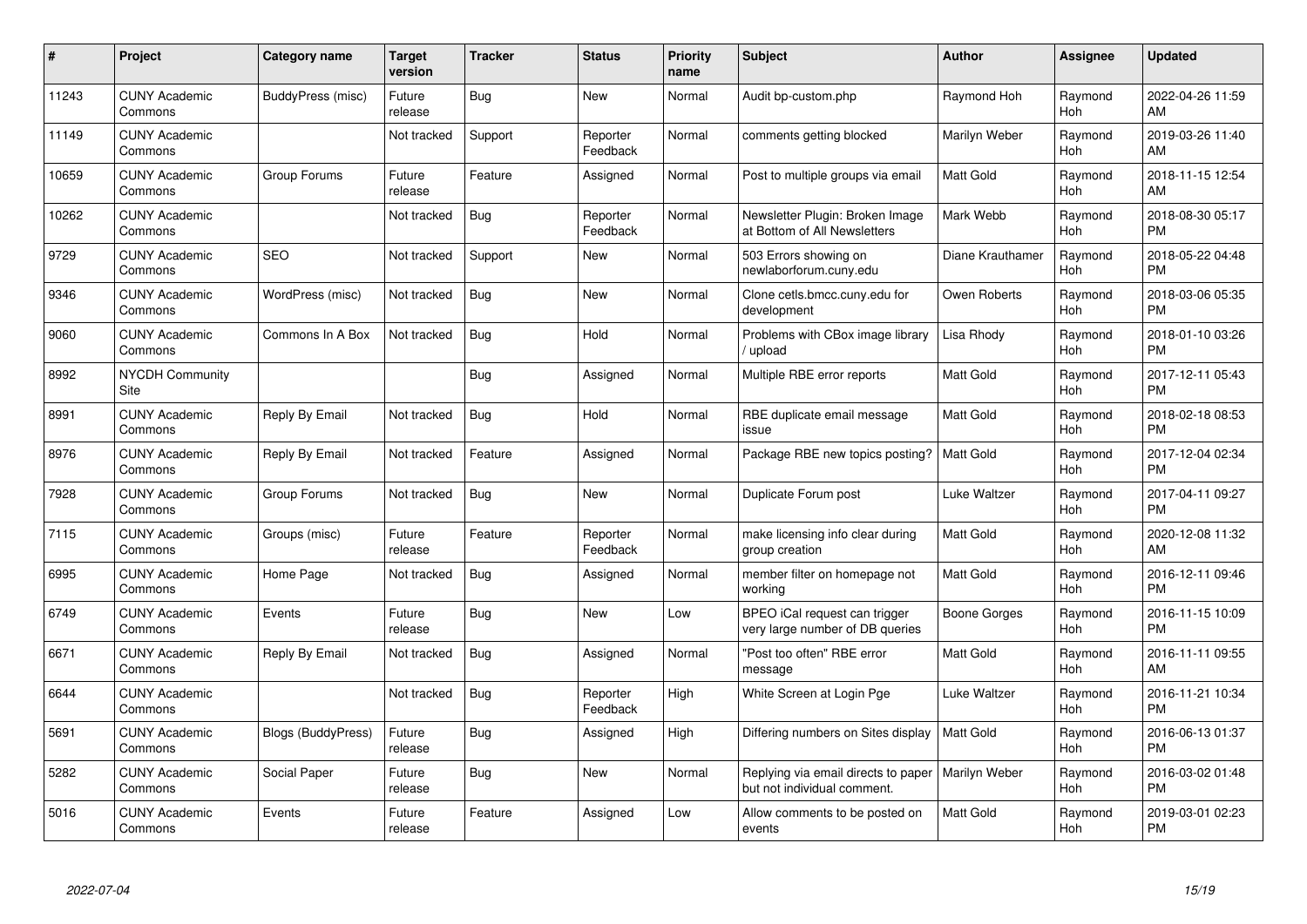| #    | Project                         | <b>Category name</b>       | <b>Target</b><br>version | <b>Tracker</b> | <b>Status</b>        | <b>Priority</b><br>name | Subject                                                                       | Author                  | Assignee            | <b>Updated</b>                |
|------|---------------------------------|----------------------------|--------------------------|----------------|----------------------|-------------------------|-------------------------------------------------------------------------------|-------------------------|---------------------|-------------------------------|
| 4535 | <b>CUNY Academic</b><br>Commons | My Commons                 | Future<br>release        | Bug            | <b>New</b>           | Low                     | My Commons filter issue                                                       | scott voth              | Raymond<br>Hoh      | 2015-09-01 11:17<br>AM        |
| 4388 | <b>CUNY Academic</b><br>Commons | WordPress (misc)           | Future<br>release        | Bug            | Assigned             | Normal                  | Repeated request for<br>authentication.                                       | Alice.Lynn<br>McMichael | Raymond<br>Hoh      | 2015-08-11 07:35<br><b>PM</b> |
| 3939 | <b>CUNY Academic</b><br>Commons | <b>WordPress Plugins</b>   | Future<br>release        | Bug            | Hold                 | Normal                  | Activity stream support for<br>Co-Authors Plus plugin                         | Raymond Hoh             | Raymond<br>Hoh      | 2015-11-09 06:13<br><b>PM</b> |
| 3662 | <b>CUNY Academic</b><br>Commons | <b>SEO</b>                 | Future<br>release        | Feature        | Assigned             | Normal                  | Duplicate Content/SEO/Google<br>issues                                        | <b>Matt Gold</b>        | Raymond<br>Hoh      | 2015-04-13 04:37<br><b>PM</b> |
| 3577 | <b>CUNY Academic</b><br>Commons | My Commons                 | Future<br>release        | Design/UX      | Assigned             | Normal                  | Replies to items in My Commons                                                | <b>Matt Gold</b>        | Raymond<br>Hoh      | 2015-04-09 05:19<br><b>PM</b> |
| 3536 | <b>CUNY Academic</b><br>Commons | My Commons                 | Future<br>release        | Feature        | Assigned             | Normal                  | Infinite Scroll on My Commons<br>page                                         | Matt Gold               | Raymond<br>Hoh      | 2015-04-13 04:42<br><b>PM</b> |
| 3517 | <b>CUNY Academic</b><br>Commons | My Commons                 | Future<br>release        | Feature        | Assigned             | Normal                  | Mute/Unmute My Commons<br>updates                                             | <b>Matt Gold</b>        | Raymond<br>Hoh      | 2015-11-09 01:19<br><b>PM</b> |
| 3492 | <b>CUNY Academic</b><br>Commons | <b>WordPress Themes</b>    | Future<br>release        | Support        | Assigned             | Normal                  | Add CBOX theme to the<br>Commons                                              | scott voth              | Raymond<br>Hoh      | 2014-10-08 05:55<br><b>PM</b> |
| 3369 | <b>CUNY Academic</b><br>Commons | Reply By Email             | Not tracked              | Outreach       | Hold                 | Normal                  | Release reply by email to WP<br>plugin directory                              | <b>Matt Gold</b>        | Raymond<br>Hoh      | 2016-03-01 12:46<br><b>PM</b> |
| 3192 | <b>CUNY Academic</b><br>Commons | Group Forums               | Future<br>release        | Feature        | Assigned             | Normal                  | Customizable forum views for<br>bbPress 2.x group forums                      | Boone Gorges            | Raymond<br>Hoh      | 2015-11-09 12:47<br><b>PM</b> |
| 2574 | <b>NYCDH Community</b><br>Site  |                            |                          | Feature        | Assigned             | Normal                  | Add Way to Upload Files to<br>Groups                                          | Mark Newton             | Raymond<br>Hoh      | 2013-05-18 07:46<br><b>PM</b> |
| 2571 | <b>NYCDH Community</b><br>Site  |                            |                          | Feature        | Assigned             | Normal                  | Add Google custom search box to<br>homepage                                   | Mark Newton             | Raymond<br>Hoh      | 2013-05-18 07:49<br><b>PM</b> |
| 1192 | <b>CUNY Academic</b><br>Commons | <b>Group Files</b>         | Future<br>release        | Feature        | Assigned             | Low                     | When posting group files, allow<br>users to add a category without<br>saving  | Matt Gold               | Raymond<br>Hoh      | 2015-11-09 05:53<br><b>PM</b> |
| 333  | <b>CUNY Academic</b><br>Commons | <b>Email Notifications</b> | Future<br>release        | Feature        | Assigned             | Low                     | Delay Forum Notification Email<br>Delivery Until After Editing Period<br>Ends | Matt Gold               | Raymond<br>Hoh      | 2015-11-09 06:01<br><b>PM</b> |
| 497  | <b>CUNY Academic</b><br>Commons | <b>WordPress Plugins</b>   | Future<br>release        | Feature        | Assigned             | Normal                  | Drag and Drop Ordering on<br>Gallery Post Plugin                              | Matt Gold               | Ron Rennick         | 2015-11-09 06:18<br><b>PM</b> |
| 5397 | <b>CUNY Academic</b><br>Commons | Social Paper               | Future<br>release        | Feature        | New                  | Normal                  | frustrating to have to<br>enable/disable in SP                                | Marilyn Weber           | Samantha<br>Raddatz | 2016-04-20 03:39<br>PM        |
| 5317 | <b>CUNY Academic</b><br>Commons | Group Blogs                | Not tracked              | <b>Bug</b>     | Reporter<br>Feedback | Normal                  | Notifications of New Post Didn't<br>Come                                      | Luke Waltzer            | Samantha<br>Raddatz | 2016-03-21 10:41<br><b>PM</b> |
| 5298 | <b>CUNY Academic</b><br>Commons |                            | Not tracked              | Publicity      | New                  | Normal                  | Survey Pop-Up Text                                                            | Samantha Raddatz        | Samantha<br>Raddatz | 2016-03-22 12:27<br><b>PM</b> |
| 5225 | <b>CUNY Academic</b><br>Commons | Registration               | Future<br>release        | Feature        | Assigned             | Normal                  | On-boarding Issues                                                            | Luke Waltzer            | Samantha<br>Raddatz | 2016-02-12 02:58<br><b>PM</b> |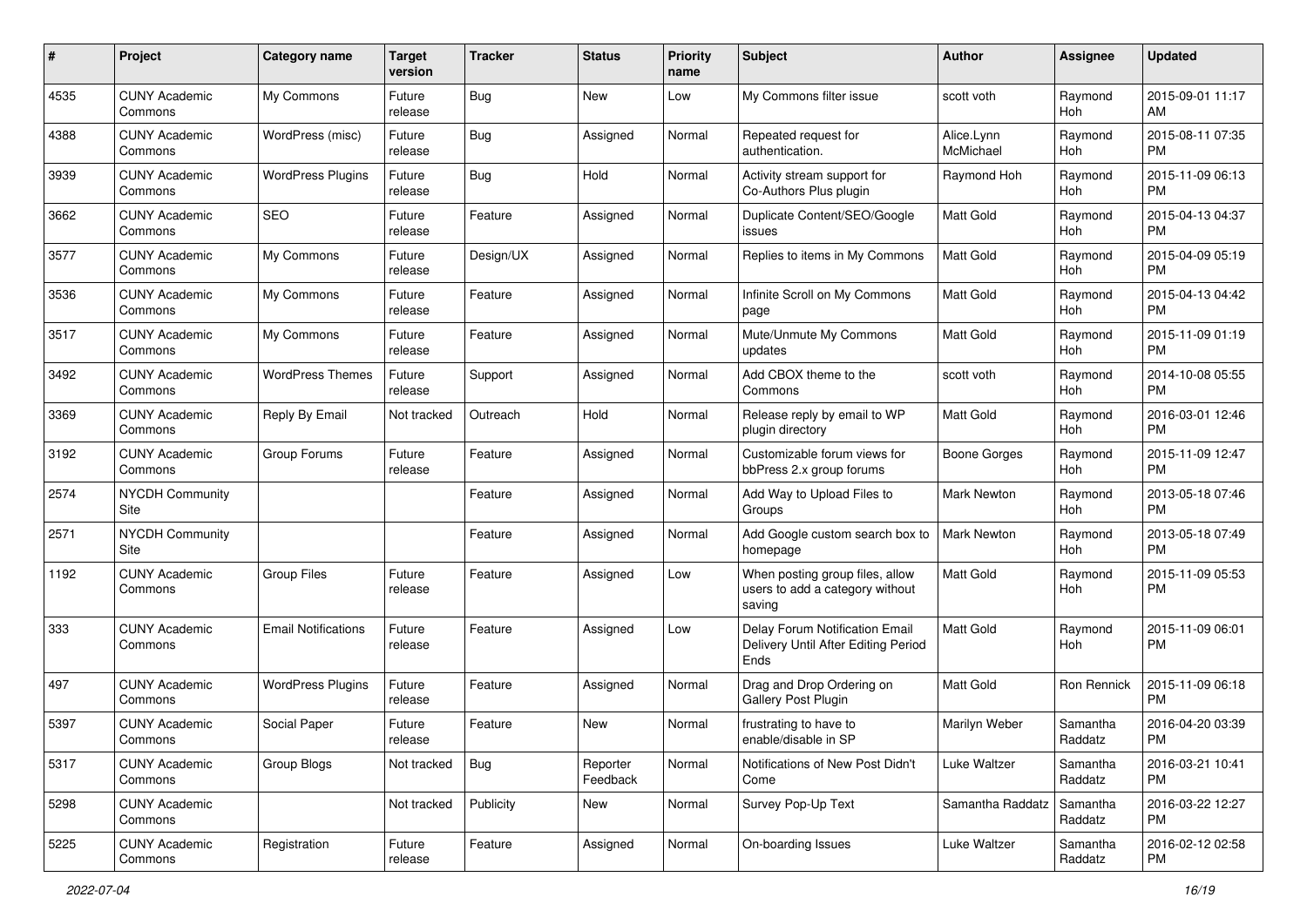| #    | <b>Project</b>                  | Category name           | <b>Target</b><br>version | <b>Tracker</b> | <b>Status</b>        | <b>Priority</b><br>name | <b>Subject</b>                                                                                                                                        | <b>Author</b>           | <b>Assignee</b>     | <b>Updated</b>                |
|------|---------------------------------|-------------------------|--------------------------|----------------|----------------------|-------------------------|-------------------------------------------------------------------------------------------------------------------------------------------------------|-------------------------|---------------------|-------------------------------|
| 5183 | <b>CUNY Academic</b><br>Commons | Social Paper            | Future<br>release        | Design/UX      | <b>New</b>           | Normal                  | Creating a new paper when<br>viewing an existing paper                                                                                                | Raffi<br>Khatchadourian | Samantha<br>Raddatz | 2016-02-02 12:09<br><b>PM</b> |
| 5058 | <b>CUNY Academic</b><br>Commons | Social Paper            | Future<br>release        | Feature        | <b>New</b>           | Low                     | Can there be a clearer signal that<br>even when comments have<br>already been made you add<br>comments by clicking on the side?<br>(SP suggestion #5) | Marilyn Weber           | Samantha<br>Raddatz | 2016-02-11 10:24<br><b>PM</b> |
| 5053 | <b>CUNY Academic</b><br>Commons | Social Paper            | Future<br>release        | Feature        | <b>New</b>           | Low                     | Scrollable menu to add readers<br>(SP suggestion #4)                                                                                                  | Marilyn Weber           | Samantha<br>Raddatz | 2016-04-21 05:21<br><b>PM</b> |
| 5050 | <b>CUNY Academic</b><br>Commons | Social Paper            | Future<br>release        | Feature        | <b>New</b>           | Low                     | Making comments visible in SP<br>editing mode (SP suggestion #1)                                                                                      | Marilyn Weber           | Samantha<br>Raddatz | 2019-09-17 11:10<br><b>PM</b> |
| 4986 | <b>CUNY Academic</b><br>Commons | ZenDesk                 | Not tracked              | Support        | Assigned             | Normal                  | Prepare documentation for<br>Zendesk re web widget                                                                                                    | <b>Matt Gold</b>        | Samantha<br>Raddatz | 2016-02-25 03:09<br><b>PM</b> |
| 4661 | <b>CUNY Academic</b><br>Commons | User Experience         | Future<br>release        | Bug            | Assigned             | Normal                  | Simplify Events text                                                                                                                                  | <b>Matt Gold</b>        | Samantha<br>Raddatz | 2015-10-02 09:06<br><b>PM</b> |
| 4622 | <b>CUNY Academic</b><br>Commons | <b>Public Portfolio</b> | Future<br>release        | Design/UX      | <b>New</b>           | Normal                  | <b>Profile Visibility Settings</b>                                                                                                                    | Samantha Raddatz        | Samantha<br>Raddatz | 2015-09-21 12:18<br><b>PM</b> |
| 4404 | <b>CUNY Academic</b><br>Commons | <b>Public Portfolio</b> | Future<br>release        | Design/UX      | Assigned             | Normal                  | Change color of permissions info<br>on portfolio editing interface                                                                                    | <b>Matt Gold</b>        | Samantha<br>Raddatz | 2015-08-11 05:28<br><b>PM</b> |
| 4253 | <b>CUNY Academic</b><br>Commons | <b>Public Portfolio</b> | Future<br>release        | Design/UX      | <b>New</b>           | Normal                  | Encourage users to add portfolio<br>content                                                                                                           | Samantha Raddatz        | Samantha<br>Raddatz | 2015-07-07 11:32<br>AM        |
| 4235 | <b>CUNY Academic</b><br>Commons |                         | Not tracked              | Design/UX      | Assigned             | Normal                  | Explore user experience around<br>comments on forum topics vs docs                                                                                    | <b>Matt Gold</b>        | Samantha<br>Raddatz | 2015-07-21 10:23<br>AM        |
| 4226 | <b>CUNY Academic</b><br>Commons | <b>BuddyPress Docs</b>  | Future<br>release        | Design/UX      | <b>New</b>           | Normal                  | Add option to connect a Doc with<br>a Group                                                                                                           | Samantha Raddatz        | Samantha<br>Raddatz | 2015-09-09 04:08<br><b>PM</b> |
| 4221 | <b>CUNY Academic</b><br>Commons | Group Forums            | Future<br>release        | Design/UX      | Assigned             | Normal                  | Add 'Number of Posts' display<br>option to Forum page                                                                                                 | Samantha Raddatz        | Samantha<br>Raddatz | 2015-06-26 02:21<br><b>PM</b> |
| 4027 | <b>CUNY Academic</b><br>Commons | Commons In A Box        | Not tracked              | Design/UX      | Assigned             | Normal                  | Usability review of CBOX update<br>procedures                                                                                                         | <b>Matt Gold</b>        | Samantha<br>Raddatz | 2015-05-11 06:36<br><b>PM</b> |
| 3473 | <b>CUNY Academic</b><br>Commons | User Experience         | Future<br>release        | Feature        | Assigned             | Normal                  | Commons profile: Add help info<br>about "Positions" replacing "title"                                                                                 | Keith Miyake            | Samantha<br>Raddatz | 2015-11-09 02:28<br><b>PM</b> |
| 3458 | <b>CUNY Academic</b><br>Commons | Groups (misc)           | Future<br>release        | Feature        | Assigned             | Normal                  | Filter Members of Group by<br>Campus                                                                                                                  | Michael Smith           | Samantha<br>Raddatz | 2014-09-26 08:32<br><b>PM</b> |
| 1456 | <b>CUNY Academic</b><br>Commons | Group Invitations       | Future<br>release        | Feature        | Reporter<br>Feedback | Low                     | Invite to Group Button from Profile<br>Field                                                                                                          | Matt Gold               | Samantha<br>Raddatz | 2015-11-09 05:59<br><b>PM</b> |
| 1105 | <b>CUNY Academic</b><br>Commons | WordPress (misc)        | Future<br>release        | Feature        | Assigned             | Normal                  | Rephrase Blog Privacy Options                                                                                                                         | <b>Matt Gold</b>        | Samantha<br>Raddatz | 2015-11-09 06:19<br><b>PM</b> |
| 653  | <b>CUNY Academic</b><br>Commons | Group Blogs             | Future<br>release        | Feature        | Assigned             | Normal                  | Redesign Integration of Groups<br>and Blogs                                                                                                           | <b>Matt Gold</b>        | Samantha<br>Raddatz | 2015-11-09 05:40<br><b>PM</b> |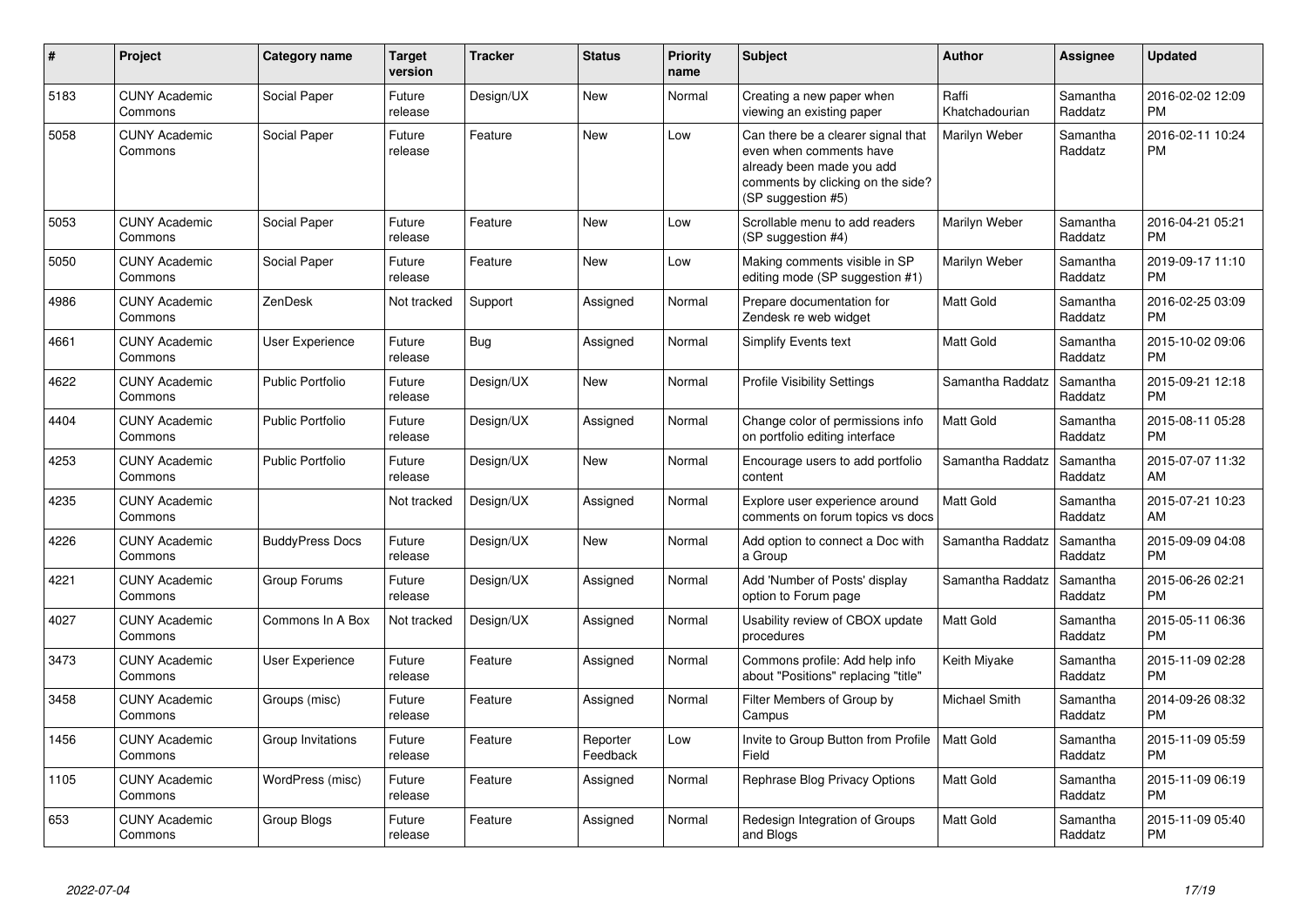| #     | <b>Project</b>                  | Category name               | Target<br>version | <b>Tracker</b> | <b>Status</b>        | <b>Priority</b><br>name | <b>Subject</b>                                                                                                                               | <b>Author</b>          | Assignee            | <b>Updated</b>                |
|-------|---------------------------------|-----------------------------|-------------------|----------------|----------------------|-------------------------|----------------------------------------------------------------------------------------------------------------------------------------------|------------------------|---------------------|-------------------------------|
| 481   | <b>CUNY Academic</b><br>Commons | Groups (misc)               | Future<br>release | Feature        | Assigned             | Normal                  | ability to archive inactive groups<br>and blogs                                                                                              | Michael Mandiberg      | Samantha<br>Raddatz | 2015-11-09 05:56<br><b>PM</b> |
| 310   | <b>CUNY Academic</b><br>Commons | BuddyPress (misc)           | Future<br>release | Feature        | Assigned             | Low                     | <b>Friend Request Email</b>                                                                                                                  | <b>Matt Gold</b>       | Samantha<br>Raddatz | 2015-11-09 05:08<br><b>PM</b> |
| 308   | <b>CUNY Academic</b><br>Commons | Registration                | Future<br>release | Feature        | <b>New</b>           | Normal                  | Group recommendations for<br>signup process                                                                                                  | Boone Gorges           | Samantha<br>Raddatz | 2015-11-09 05:07<br><b>PM</b> |
| 10580 | <b>CUNY Academic</b><br>Commons | Information<br>Architecture | Future<br>release | Design/UX      | <b>New</b>           | Normal                  | Primary nav item review                                                                                                                      | Boone Gorges           | Sara Cannon         | 2022-06-28 01:29<br><b>PM</b> |
| 10439 | <b>CUNY Academic</b><br>Commons | Design                      | 2.1.0             | Design/UX      | New                  | Normal                  | Create Style Guide for Commons                                                                                                               | Sonja Leix             | Sara Cannon         | 2022-06-28 01:43<br><b>PM</b> |
| 5826  | <b>CUNY Academic</b><br>Commons | <b>WordPress Plugins</b>    | Future<br>release | Support        | Reporter<br>Feedback | Normal                  | <b>Remove Subscription Options</b><br>plugin from directory                                                                                  | Sarah Morgano          | Sarah<br>Morgano    | 2016-10-21 04:14<br>PM.       |
| 3511  | <b>CUNY Academic</b><br>Commons | Publicity                   | 1.7               | Publicity      | Assigned             | Normal                  | Social media for 1.7                                                                                                                         | Micki Kaufman          | Sarah<br>Morgano    | 2014-10-14 03:32<br><b>PM</b> |
| 3510  | <b>CUNY Academic</b><br>Commons | Publicity                   | 1.7               | Publicity      | Assigned             | Normal                  | Post on the News Blog re: 'My<br>Commons'                                                                                                    | Micki Kaufman          | Sarah<br>Morgano    | 2014-10-15 11:18<br>AM        |
| 2612  | <b>CUNY Academic</b><br>Commons |                             | Not tracked       | Publicity      | Assigned             | Normal                  | Pinterest site for the Commons                                                                                                               | local admin            | Sarah<br>Morgano    | 2016-03-04 11:19<br>AM.       |
| 14787 | <b>CUNY Academic</b><br>Commons | Plugin Packages             | Future<br>release | Feature        | <b>New</b>           | Normal                  | Creating a "Design" plugin<br>package                                                                                                        | Laurie Hurson          | scott voth          | 2022-04-27 04:56<br><b>PM</b> |
| 14394 | <b>CUNY Academic</b><br>Commons |                             | Not tracked       | Feature        | New                  | Normal                  | Commons News Site - redesign                                                                                                                 | scott voth             | scott voth          | 2021-09-14 10:46<br>AM        |
| 12247 | <b>CUNY Academic</b><br>Commons | Publicity                   | Not tracked       | Support        | New                  | Normal                  | Screenshot of First Commons<br>Homepage                                                                                                      | scott voth             | scott voth          | 2020-01-14 12:08<br><b>PM</b> |
| 11883 | <b>CUNY Academic</b><br>Commons | Help/Codex                  | Not tracked       | Support        | New                  | Normal                  | Need Embedding Help Page<br>Update (Tableau)                                                                                                 | Anthony Wheeler        | scott voth          | 2019-09-24 08:49<br>AM.       |
| 9908  | <b>CUNY Academic</b><br>Commons |                             | Not tracked       | Feature        | <b>New</b>           | Normal                  | Is it possible to send email<br>updates to users (or an email<br>address not on the list) for only a<br>single page AFTER being<br>prompted? | <b>Michael Shields</b> | scott voth          | 2018-06-11 01:34<br><b>PM</b> |
| 6115  | <b>CUNY Academic</b><br>Commons | Publicity                   | Not tracked       | Feature        | Assigned             | Normal                  | create digital signage for GC                                                                                                                | Matt Gold              | scott voth          | 2016-10-11 10:09<br><b>PM</b> |
| 4222  | <b>CUNY Academic</b><br>Commons | User Experience             | Future<br>release | Design/UX      | New                  | Normal                  | Add information to 'Delete<br>Account' page                                                                                                  | Samantha Raddatz       | scott voth          | 2015-06-26 11:35<br>AM        |
| 3565  | <b>CUNY Academic</b><br>Commons | My Commons                  | Not tracked       | Documentation  | <b>New</b>           | Normal                  | Load Newest inconsistencies                                                                                                                  | Chris Stein            | scott voth          | 2015-11-09 01:16<br><b>PM</b> |
| 3524  | <b>CUNY Academic</b><br>Commons | Documentation               | Not tracked       | Documentation  | Assigned             | Normal                  | Post describing all you can do<br>when starting up a new blog/group                                                                          | Matt Gold              | scott voth          | 2014-10-04 12:56<br><b>PM</b> |